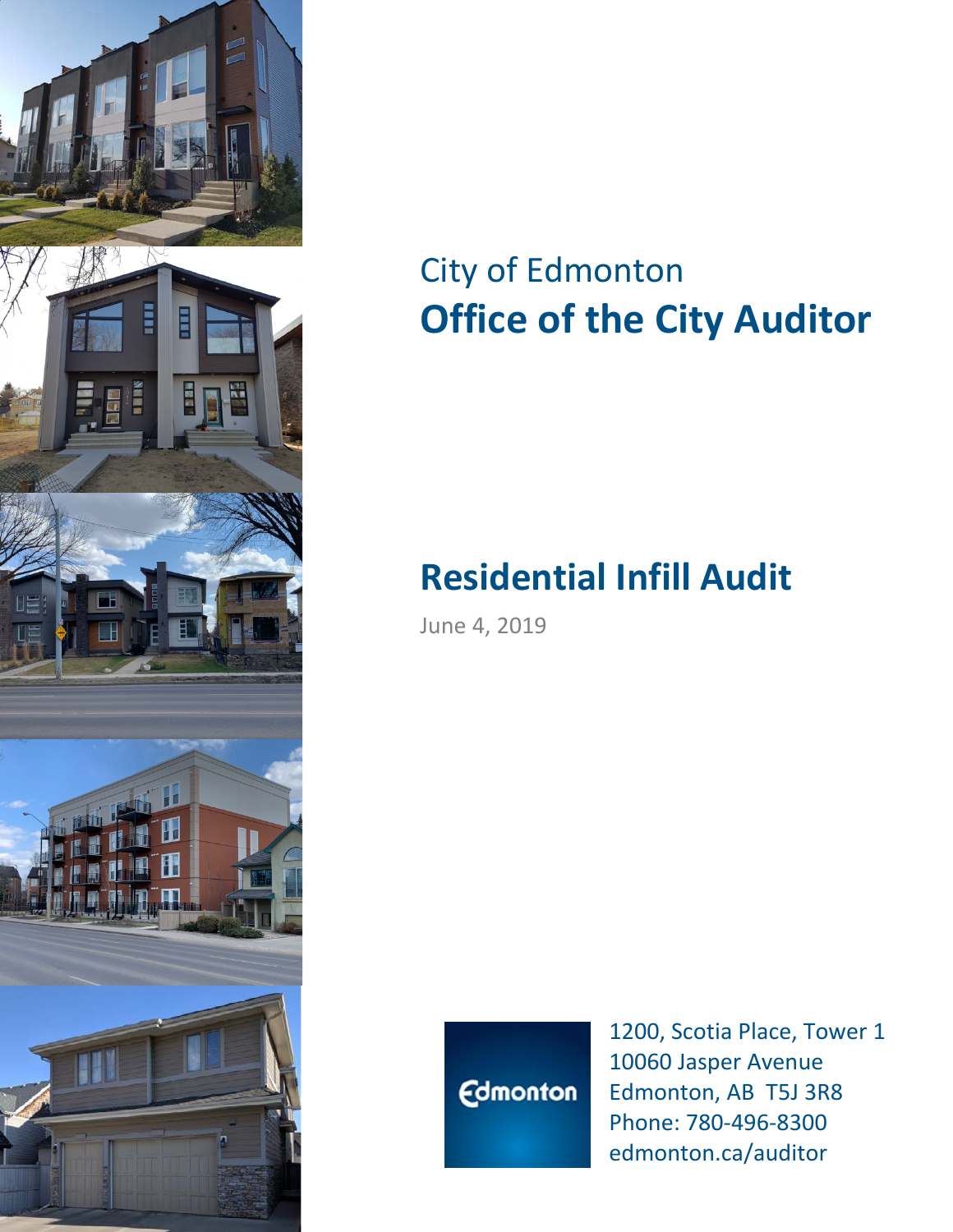

| <b>Report Highlights</b>                            | Development Permit Review Timelines 14                                                                                                                                                                                                                                                                                                |
|-----------------------------------------------------|---------------------------------------------------------------------------------------------------------------------------------------------------------------------------------------------------------------------------------------------------------------------------------------------------------------------------------------|
| <b>Objective</b>                                    | To determine the effectiveness of the City's infill efforts.                                                                                                                                                                                                                                                                          |
| <b>Scope</b>                                        | In scope<br>The City of Edmonton's strategies, legislation, policies and<br>processes that are intended to support residential infill<br>development in the City.<br>Out of scope<br>The rezoning and building permit review processes,<br>1.<br>including inspections.<br>Detailed operations of the specific teams created in<br>2. |
|                                                     | relation to infill development (i.e., the Evolving Infill Team,<br>the Infill Liaison Team and the Infill Compliance Team).<br>Work performed by the Subdivision and Development<br>3.<br>Appeal Board.                                                                                                                               |
| <b>Statement of</b><br><b>Professional Practice</b> | This project was conducted in accordance with the<br>International Standards for the Professional Practice of<br>Internal Auditing.                                                                                                                                                                                                   |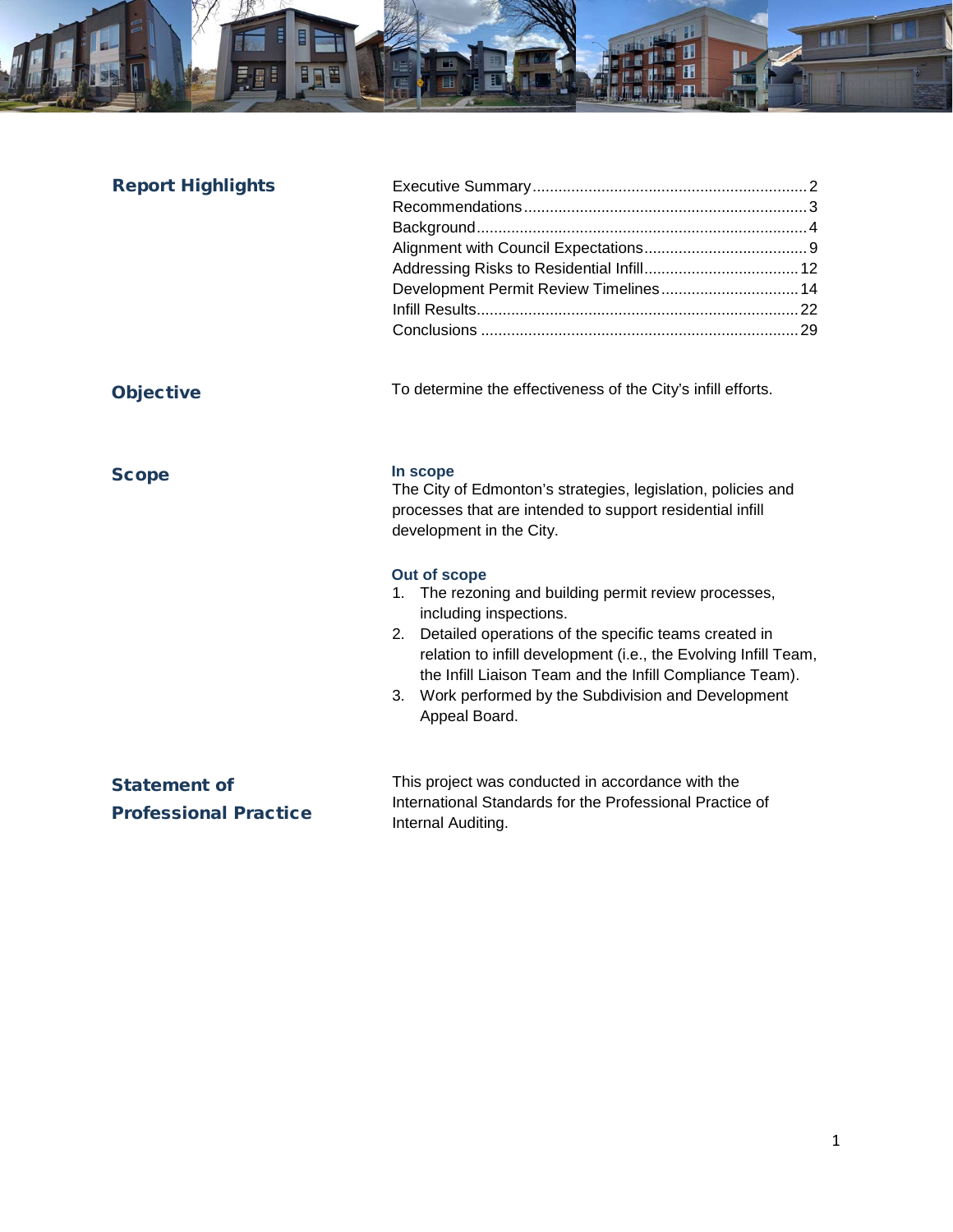

# <span id="page-2-0"></span>Executive Summary

| What did we do?   | We reviewed the past ten years of residential infill development<br>within the City of Edmonton, which covers the period since City<br>Council decided to formally make this type of development a<br>priority.                                                               |
|-------------------|-------------------------------------------------------------------------------------------------------------------------------------------------------------------------------------------------------------------------------------------------------------------------------|
|                   | We reviewed the City's infill strategy to determine if it is aligned<br>with past and current City Councils' expectations, and assessed<br>high-level risks to residential infill development.                                                                                |
|                   | We also examined targets and evaluated processes related to<br>development permit review, identifying past and planned<br>initiatives to improve review timelines.                                                                                                            |
|                   | Lastly, we evaluated the overall residential infill development<br>results over the last decade.                                                                                                                                                                              |
| What did we find? | While there is still some room for improvement, the City's infill<br>strategy does primarily align with the expectations of current<br>and past City Councils.                                                                                                                |
|                   | The City is actively addressing the significant risks to the<br>progress of infill development, either directly through Infill<br>Roadmap Actions or indirectly through other City initiatives.                                                                               |
|                   | We identified concerns with the quarterly reporting of<br>development permit review performance measures for single<br>detached housing, and found that more work needs to be done<br>to improve the review timelines.                                                        |
|                   | The proportion of residential infill development to City-wide<br>development has trended upwards over the past ten years, and<br>the City's infill target was met in 2018. This metric is the primary<br>indicator of the overall effectiveness of the City's infill efforts. |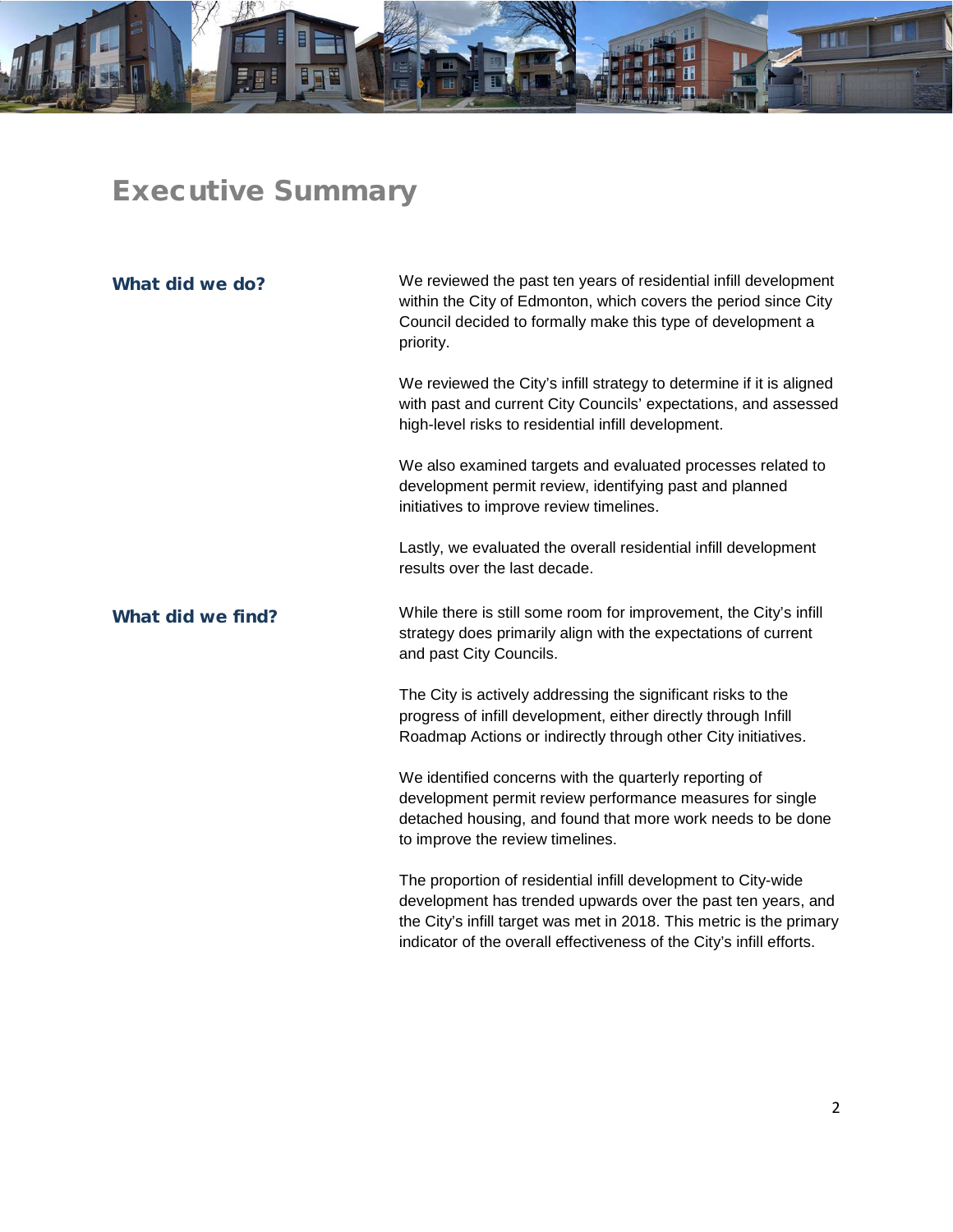

# <span id="page-3-0"></span>Recommendations

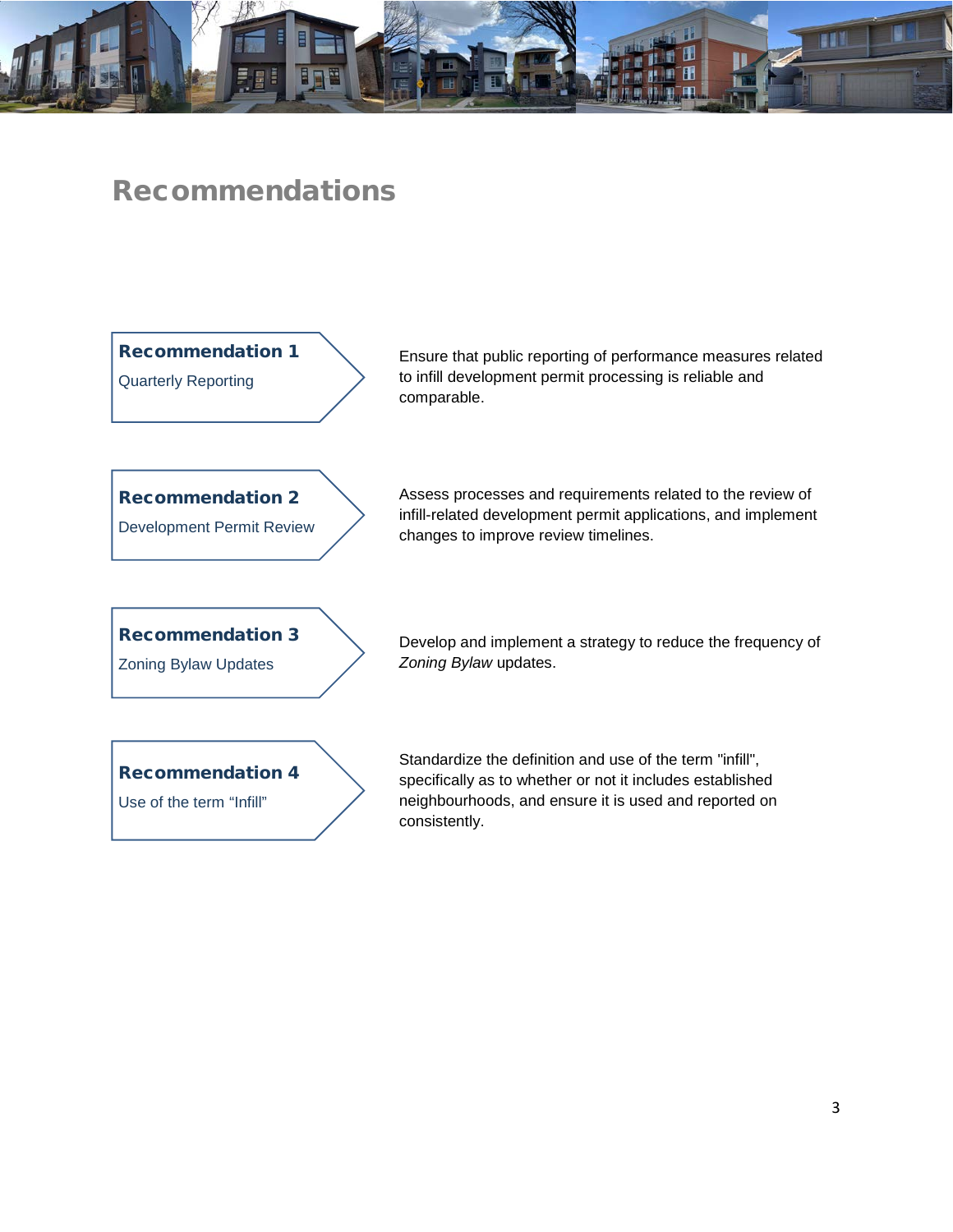

# <span id="page-4-0"></span>Background

What is Residential Infill? Residential infill is the development of new housing in previously developed neighbourhoods. This may include secondary suites, garden suites, duplexes, semi-detached and detached houses, row houses, apartments, and other residential and mixed-use buildings.

> Instead of taking place on the fringes of the City, it occurs in the middle of neighbourhoods that can be 25+ years old. If not well managed, the construction work can be disruptive and potentially lead to drainage, foundation or other issues with neighbouring properties. But if done well, it can lead to a rejuvenated neighbourhood with more housing options available.

Housing Types There are a variety of housing types, or forms, that can be built as part of residential infill:

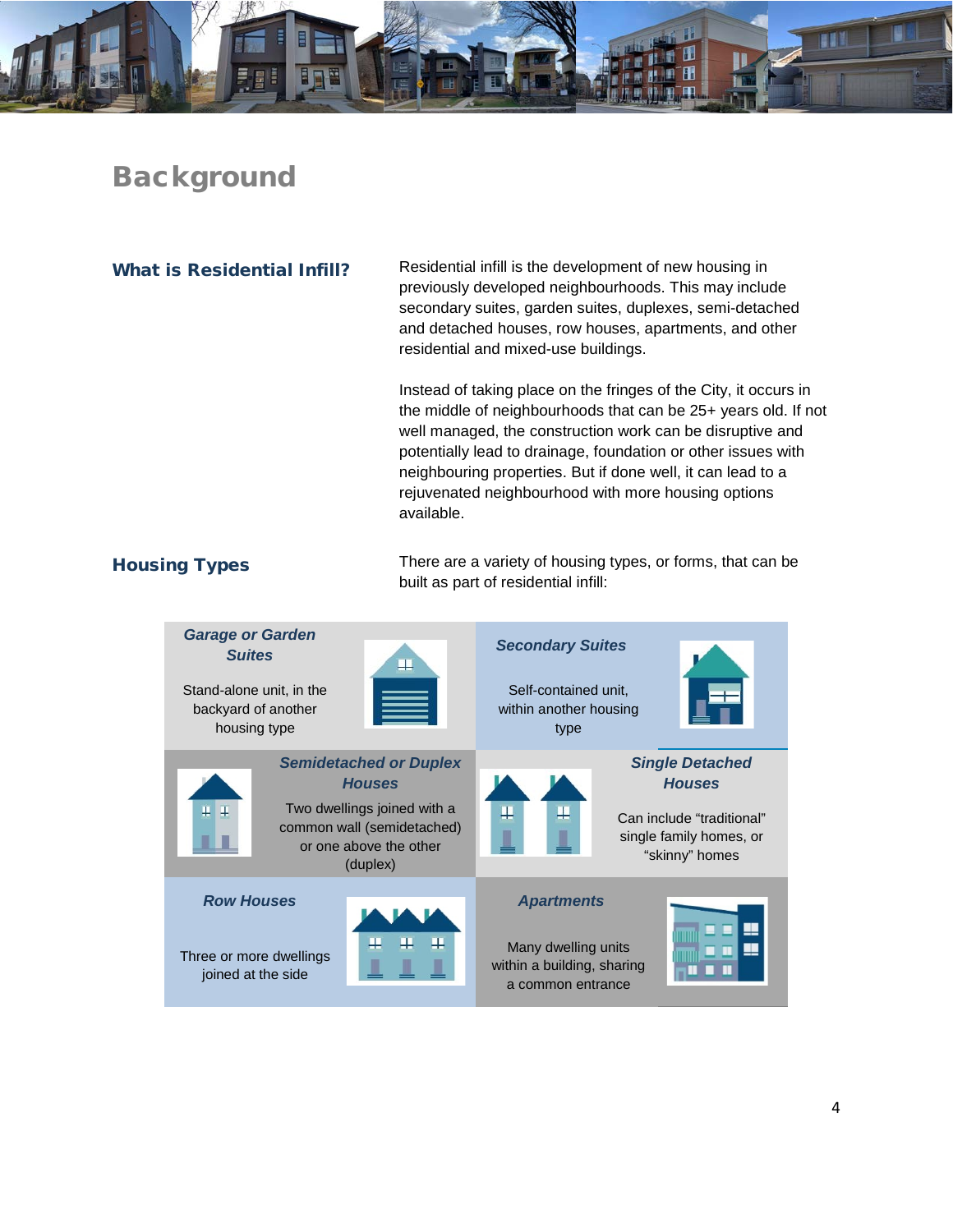# Residential Infill Governance Residential Infill within the City of Edmonton is governed by: **Documents**

| Bylaw 12800 –<br>The Zoning<br>Bylaw | Contains the rules and regulations for the<br>development of land in Edmonton.                                                                                                                                           |
|--------------------------------------|--------------------------------------------------------------------------------------------------------------------------------------------------------------------------------------------------------------------------|
| Policy C551 -                        | Sets planning and design standards intended to                                                                                                                                                                           |
| Residential Infill                   | assist the City of Edmonton and the                                                                                                                                                                                      |
| in Mature                            | development industry in achieving high quality                                                                                                                                                                           |
| Neighbourhoods                       | residential infill.                                                                                                                                                                                                      |
| The Way We                           | Contains strategies to coordinate growth in the                                                                                                                                                                          |
| $Grow -$                             | City.                                                                                                                                                                                                                    |
| Municipal                            | This includes encouraging a minimum of 25%                                                                                                                                                                               |
| Development                          | of City-wide housing unit growth to locate in the                                                                                                                                                                        |
| Plan – Bylaw                         | Downtown and mature neighbourhoods and                                                                                                                                                                                   |
| 15100                                | around LRT stations and transit centres.                                                                                                                                                                                 |
| The 2018 Infill<br>Roadmap           | The City of Edmonton's workplan to support<br>more and better infill in the City.<br>It contains actions to answer the question of<br>how the City can welcome more people and<br>new homes in its older neighbourhoods. |

# Significant Changes to Residential Infill in the City

Infill development has been taking place in the City since long before there was a formal policy. In the late-2000's City Council decided there was a need to actively encourage residential infill development, for a number of reasons ranging from rejuvenating neighbourhoods to densifying and making greater use of infrastructure and services.

Since the City began to prioritize residential infill, there have been a number of significant changes to both policy and strategy.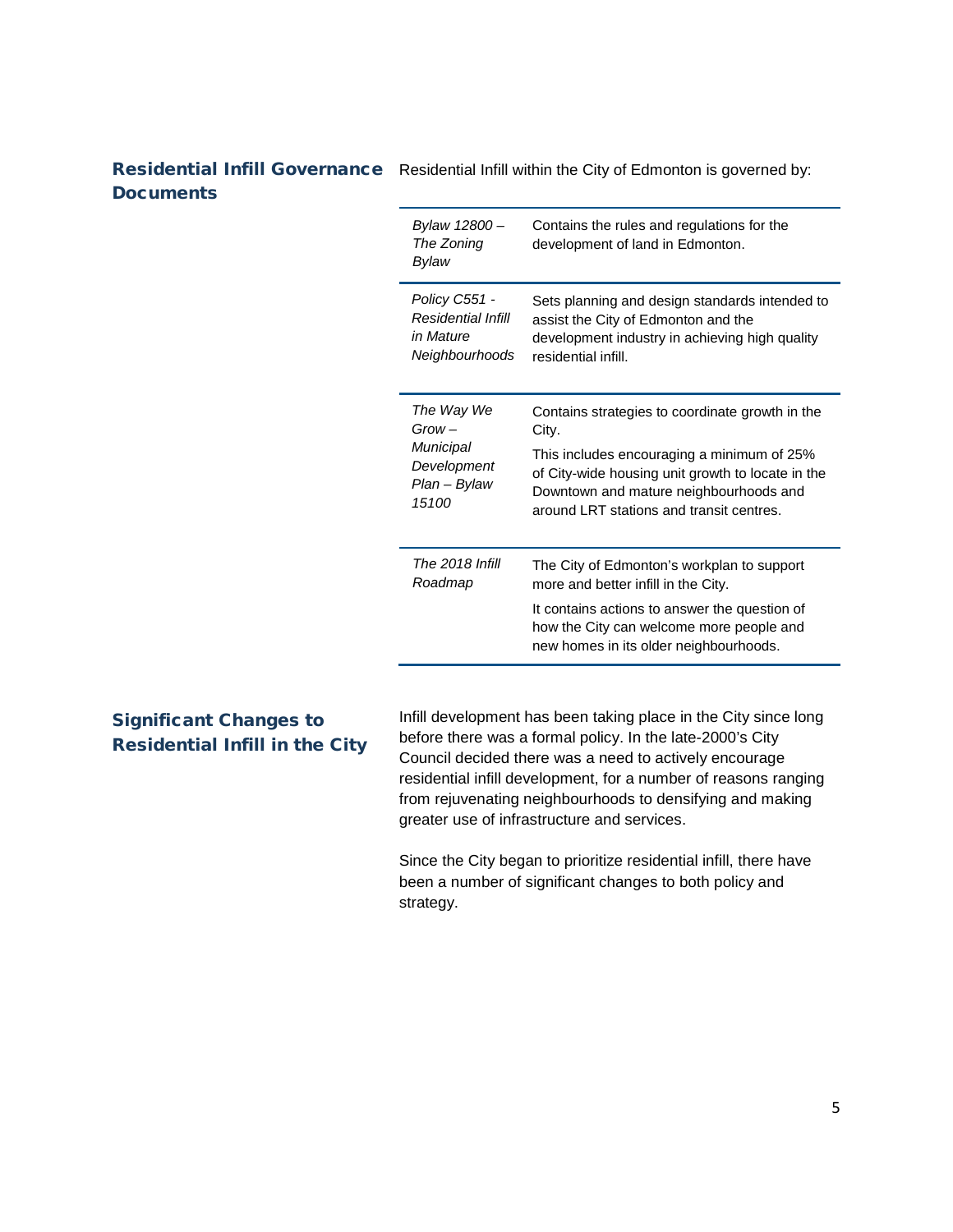|                |        | Selection of Significant Changes Impacting Residential Infill                                                                                                                                                                                                                                                                                                                                                                                                           |
|----------------|--------|-------------------------------------------------------------------------------------------------------------------------------------------------------------------------------------------------------------------------------------------------------------------------------------------------------------------------------------------------------------------------------------------------------------------------------------------------------------------------|
| 2009           | $\Box$ | Creation of C551 Residential Infill Policy and Residential Infill Guidelines<br>Policy to set planning and design standards; guidelines detailing the applicable locations<br>and the planning and design guidelines for residential infill.                                                                                                                                                                                                                            |
| 2010           |        | Approval of The Way We Grow, Edmonton's Municipal Development Plan<br>Provides direction for growth and development, expecting the City to be home to more<br>than 1 million people by 2040.                                                                                                                                                                                                                                                                            |
| 2011           |        | Council approval of New Residential Units in Mature Areas (Infill) target<br>Set a target in The Way Ahead to realize a minimum of 25% of all net new residential<br>units being built in mature areas, by 2018.                                                                                                                                                                                                                                                        |
| 2013           |        | Initiation of Evolving Infill Project<br>Included a dedicated team to develop a strategy to "evolve" infill in Edmonton.                                                                                                                                                                                                                                                                                                                                                |
| 2014           |        | Introduction of first Infill Roadmap<br>Two year plan to advance infill, with an initial focus on small scale development.                                                                                                                                                                                                                                                                                                                                              |
| 2016           |        | Creation of Infill Compliance Team and Infill Liaison Team<br>The Infill Compliance Team was created to perform routine inspections and enforce<br>compliance at infill sites in mature neighbourhoods.<br>The Infill Liaison Team was to advance the City's infill conversations through outreach<br>$\bullet$<br>and education. They act as a point of contact for citizens, analyze infill related issues<br>and complaints, and support ongoing policy development. |
| 2017           |        | Most recent review of the Mature Neighbourhood Overlay<br>The Overlay was established in 2001. This review was to implement changes to make<br>the Overlay a more effective tool to support infill in the City's mature neighbourhoods.                                                                                                                                                                                                                                 |
| 2018           |        | Introduction of second Infill Roadmap<br>A continuation and extension of the first Infill Roadmap, with a focus on moving towards<br>medium and high scale development. Includes 25 "Actions" within the areas of<br>Knowledge, Collaboration, Advocacy, Process and Rules.                                                                                                                                                                                             |
| Near<br>Future |        | <b>Missing Middle Zoning Review</b><br>Project to conduct a review of Edmonton's middle density residential zones and<br>associated overlay, to identify changes needed to reduce barriers in the development of<br>"missing middle" housing.                                                                                                                                                                                                                           |
|                |        | <b>Zoning Bylaw Renewal</b><br>The current Zoning Bylaw was established in 2001. This project aims to create a Zoning<br>Bylaw that: aligns with strategic policies and objectives; provides regulations that<br>support better built form outcomes; is user-friendly for all audiences, with clear and<br>enforceable regulations; and, is adaptable over time.                                                                                                        |
|                |        | Development of The City Plan, replacing the current Municipal Development Plan<br>Will outline the plan for the City's future and decide what sort of city is desired for a<br>potential population of 2 million people.                                                                                                                                                                                                                                                |

These changes do not reflect the significant number of *Zoning Bylaw* updates over the past ten years.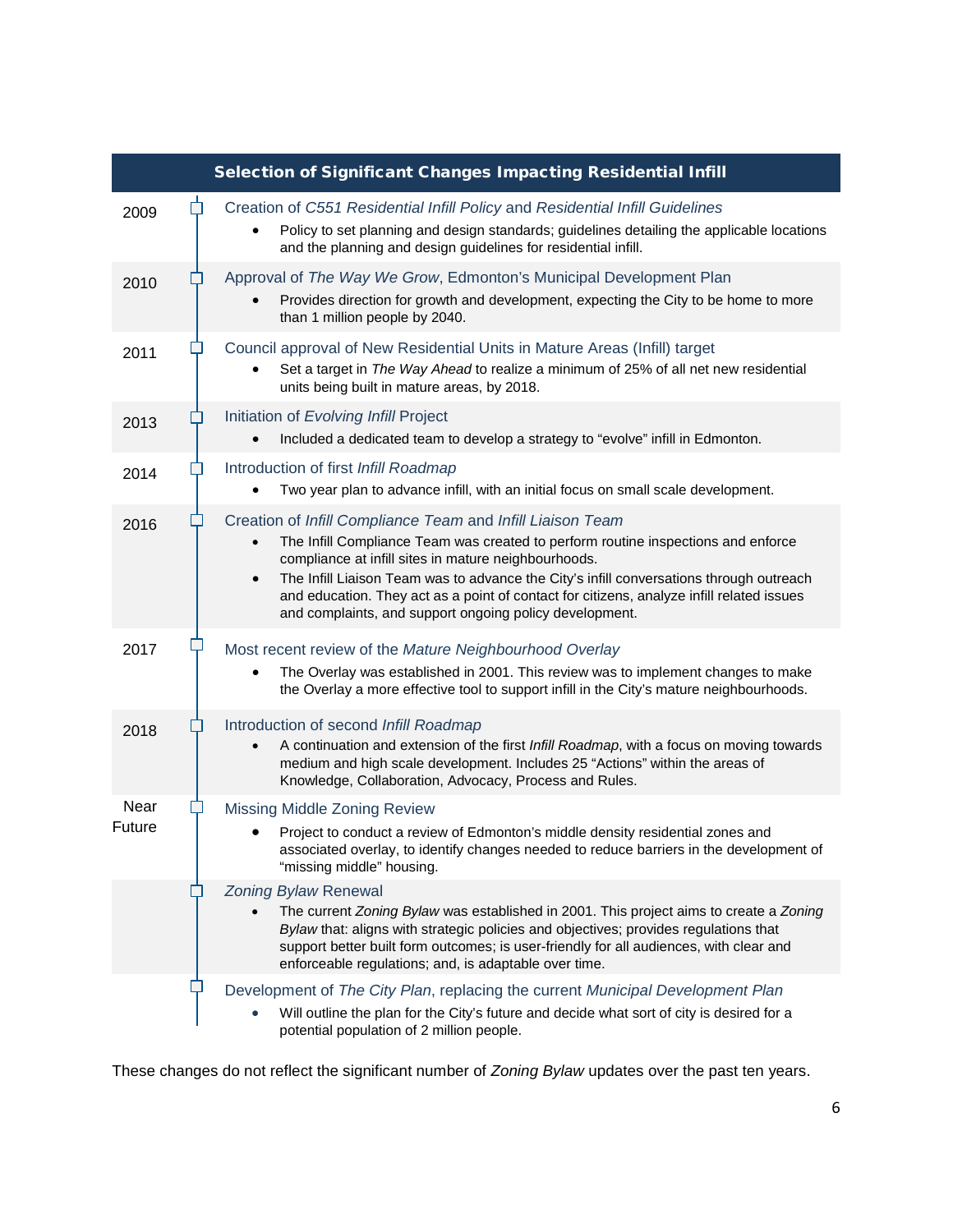# Factors Affecting Residential Infill

The City is able to encourage infill development through a number of means; however, there are a number of other factors that are outside of the City's control, which can also have a large impact on residential infill development.

| <b>Within City Control</b> |                                                                                                                           |
|----------------------------|---------------------------------------------------------------------------------------------------------------------------|
|                            | <b>Legislative Changes</b><br>Changes to the Zoning Bylaw which<br>set restrictions or limits for infill<br>developments. |
|                            | <b>Process Changes</b><br>Operational changes that can reduc                                                              |

can reduce or increase development approvals timelines.



# **Communication and Engagement**

• Providing information and having discussions with stakeholders to increase infill awareness.



# **Outside of City Control**

# **Development Costs**

• Land, material, or labour costs

# **Population and Migration Trends**

# • Increases or decreases in population



# **Market Real Estate Prices**

• Changes in real estate price that can reduce or increase the profitability of infill development

# **Access to Capital**

The ease of developers accessing capital to support infill development, and of potential buyers accessing capital to purchase infill units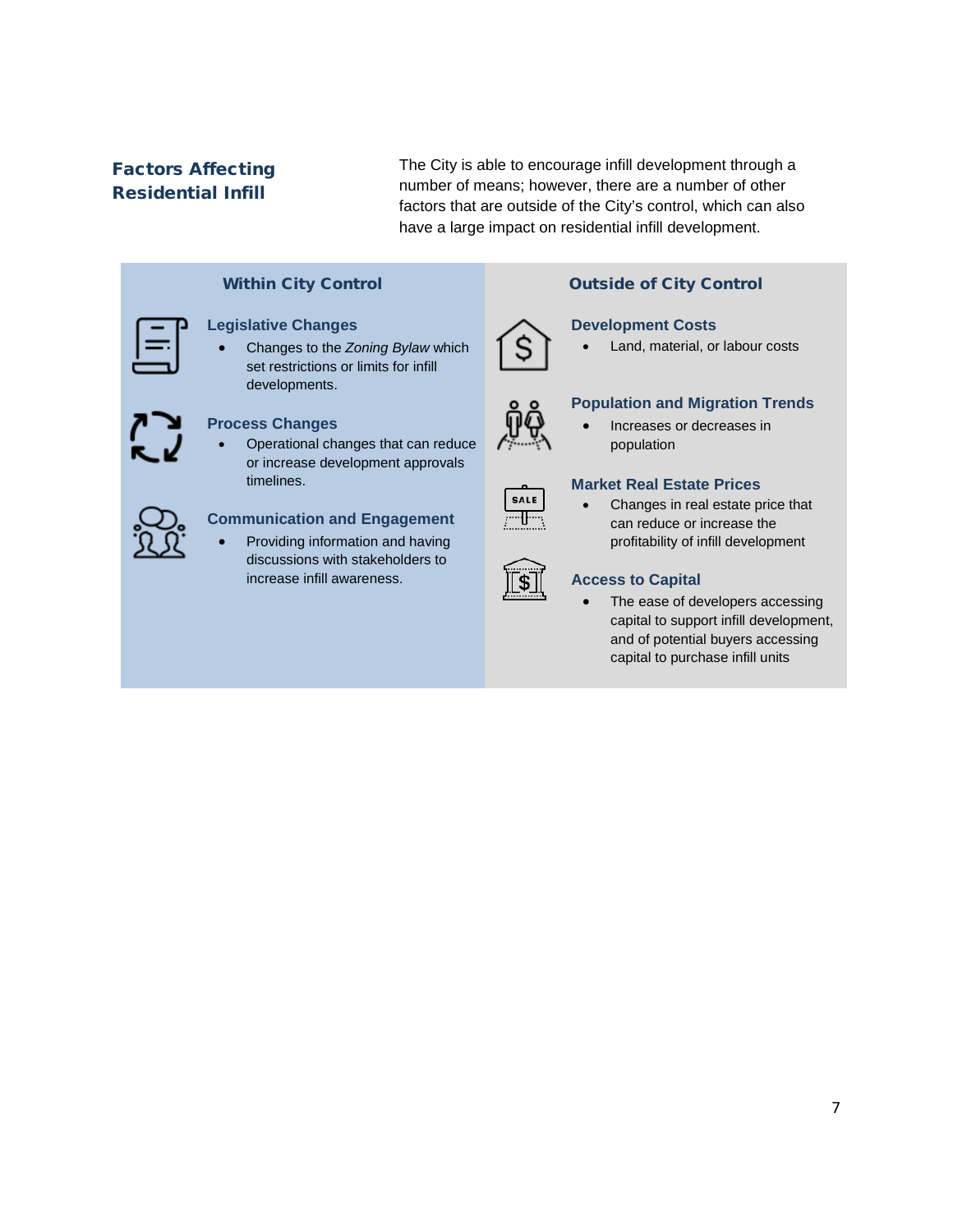# Process Steps for Residential Infill Development

When a property owner in an infill area decides to develop that property, there are a number of steps to go through.



### **Rezoning and Subdivision**

Infill development projects may or may not be required to go through the rezoning or subdivision processes, depending on the current zoning classification and intended housing type.

Rezoning may be required if there is an intended change to the type and scale of development. Subdivision is used to split a property into multiple parcels of land, and is generally required for building "skinny" houses.

### **Development Permits**

A development permit approves the use of a site, as well as the size and location of any buildings or structures. It is written approval from the City that the plans are in accordance to the *Zoning Bylaw* regulations. An approved permit is required before being able to move into the building permit process.

### **Building Permits**

Once an approved development permit is in place, the property owner can apply for a building permit which is reviewed to ensure compliance with safety codes and energy regulations. Inspections are performed to ensure that specific portions of the building process was performed in accordance with the permit.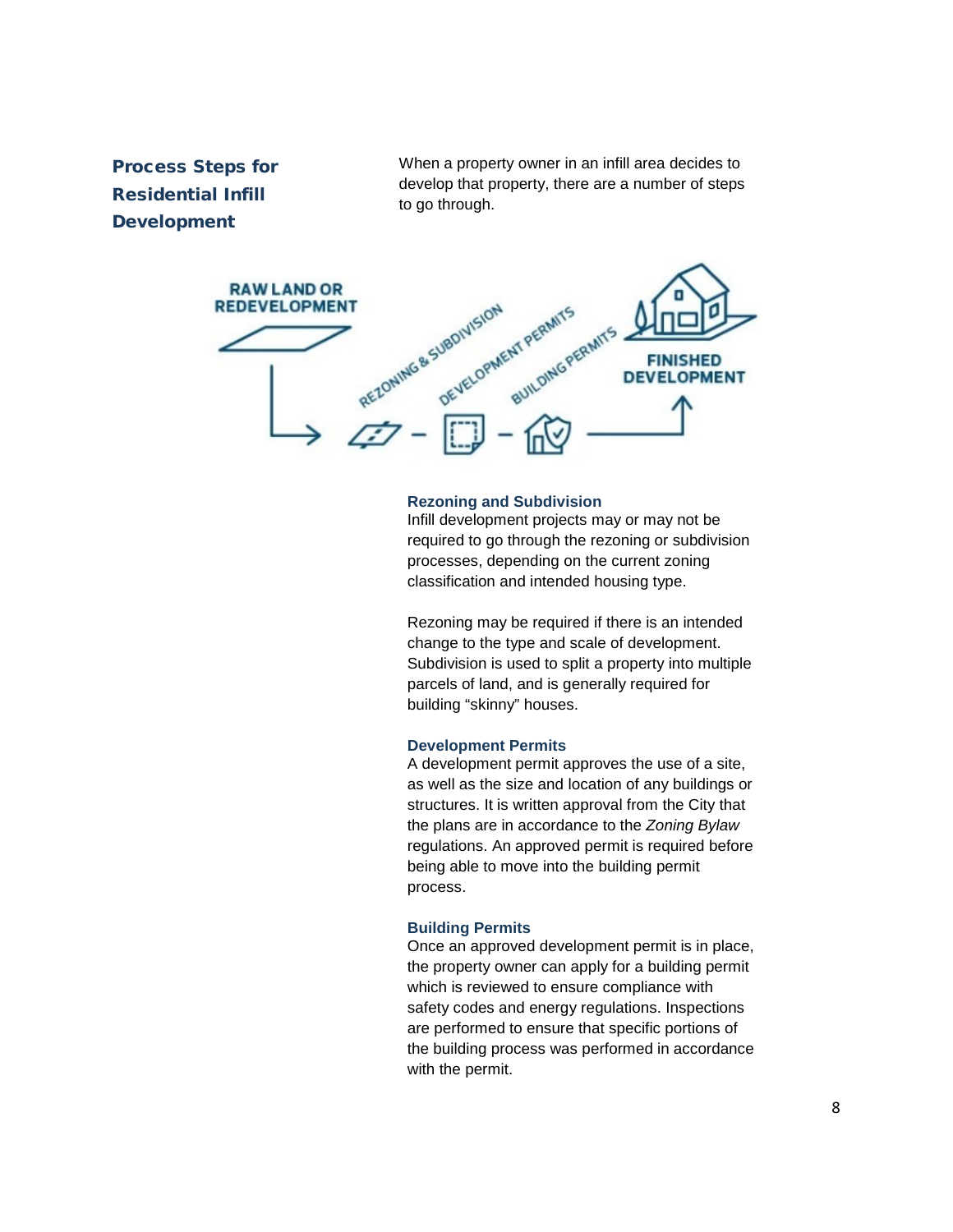# <span id="page-9-0"></span>Alignment with Council Expectations

**THE** 

**I** 

E

目口間

| <b>Summary of Findings</b>                        | The strategic direction of the City's efforts around residential<br>infill generally aligns with the expectations of both current and<br>past City Councils.                                                                                                                                                                                                                                                                                                          |
|---------------------------------------------------|-----------------------------------------------------------------------------------------------------------------------------------------------------------------------------------------------------------------------------------------------------------------------------------------------------------------------------------------------------------------------------------------------------------------------------------------------------------------------|
|                                                   | While some current Council members believe that the City still<br>has work to do in order to fully meet their expectations, they<br>also believe that the City can meet those expectations through<br>current ongoing and planned initiatives.                                                                                                                                                                                                                        |
| Why is it important?                              | City Council acts as the decision maker for the City, setting<br>expectations by providing direction and approving policy<br>changes. One of Council members' roles as elected officials is<br>to act as the voice for their constituents and stakeholders. If<br>City Administration's actions are not aligned with the<br>expectations set by Council, this could be an indicator that the<br>general wishes of the citizens and stakeholders are not being<br>met. |
| <b>What are Council's</b><br><b>Expectations?</b> | Although residential infill development has been taking place<br>in the City for decades, Council formalized it as a strategic<br>priority in the late 2000's. (See timeline on page 6 of this<br>report)                                                                                                                                                                                                                                                             |
|                                                   | To determine the expectations of both past and present<br>Council members, we:                                                                                                                                                                                                                                                                                                                                                                                        |
|                                                   | Reviewed Policy C551 Residential Infill in Mature<br>$\bullet$<br>Neighbourhoods and its supporting procedure<br>Residential Infill Guidelines (approved in 2009). The<br>policy includes a number of goals, objectives and<br>principles intended to guide the future of infill<br>development in the City.                                                                                                                                                          |
|                                                   | Reviewed video of Council meetings where significant<br>infill-related topics were discussed, such as: various<br>Zoning Bylaw updates, including splitting of 50 foot<br>lots, giving rise to "skinny homes" in Edmonton, and<br>changes to garage suite regulations; setting the Infill<br>target for Percent of New Residential Units in Mature<br>Areas; and, updates to the Residential Infill<br>Guidelines.                                                    |

a a t

匣

់ពា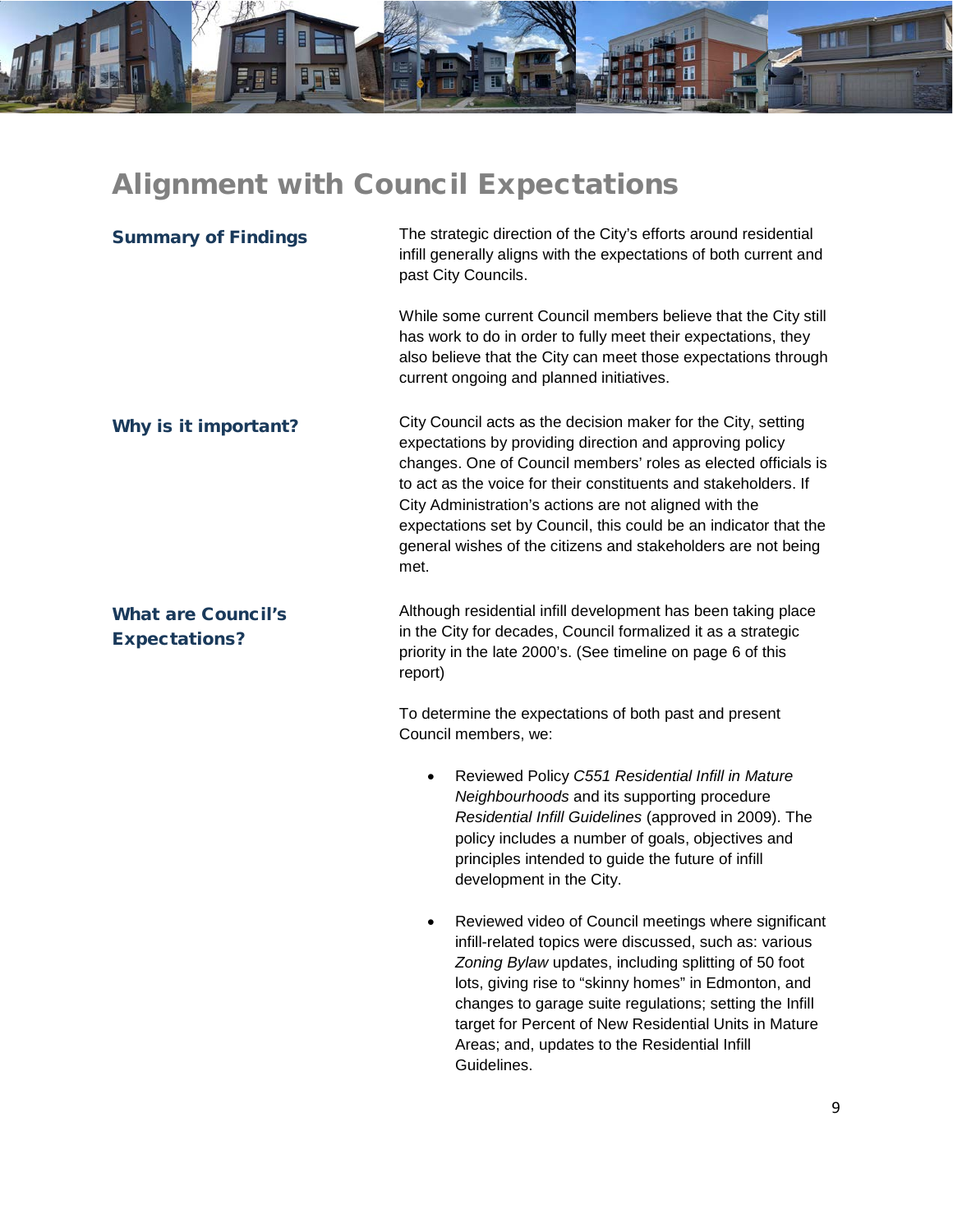• Sent surveys about residential infill to current City Council members, and received five responses.

From these various sources, we identified the following primary Council expectations:

- Address the concerns of neighbours and **protect the character** of single family developments in mature neighbourhoods.
- Recognize that this will be a long-term process, with a need to **consult citizens and not rush changes.**
- Formally prioritize residential infill development to make **better use of existing infrastructure** and services.
- **Rejuvenate existing neighbourhoods** and provide more housing options.
- Include an **affordability** component.

We then identified what we believed to be some of the most important and impactful infill-focused changes that have been made in the past ten years and determined if they align with Council's expectations. The impactful infill-focused changes include:

- Council approval of **Infill target**
- Creation of the **Evolving Infill Project**
- Development of the **Infill Roadmap 1.0 / 2.0**
- Development of **Policy C551, Residential Infill Guidelines, and the Mature Neighbourhood Overlay**
- Creation of the **Compliance and Liaison Teams**

What are the Impactful Infill-Focused Changes Made by the City?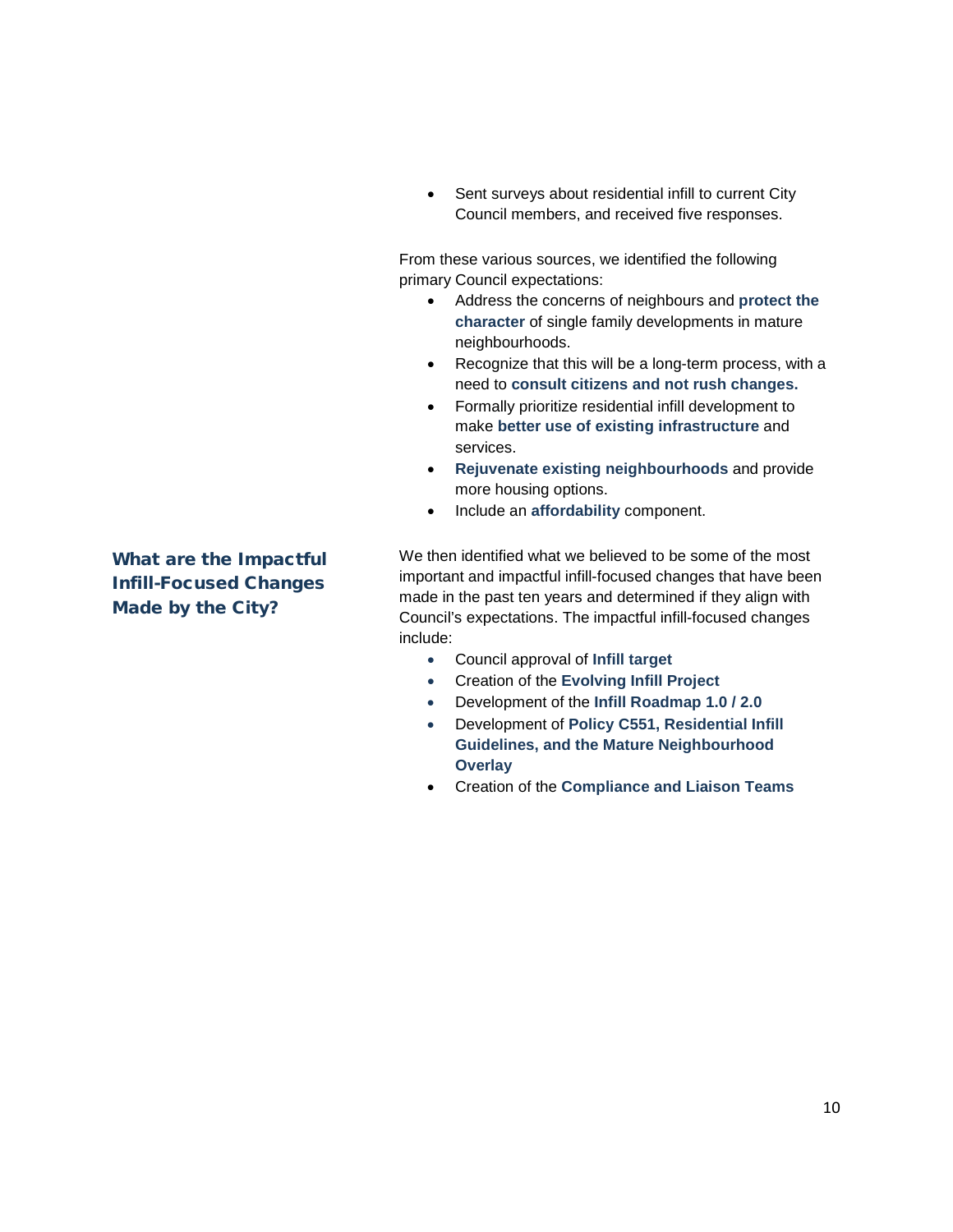

As shown, these significant changes made to the infill strategy over the past ten years do align with Council expectations.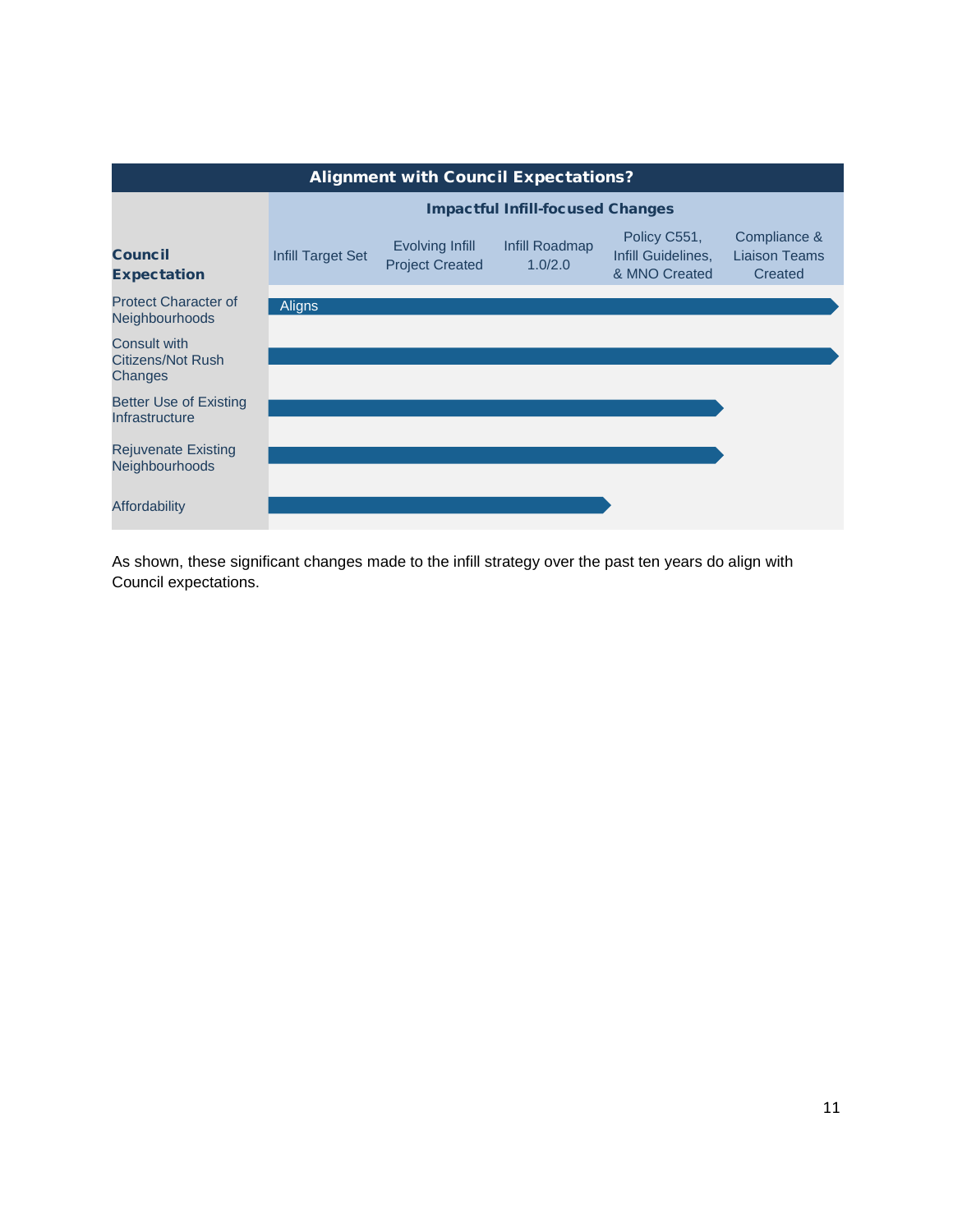# <span id="page-12-0"></span>Addressing Risks to Residential Infill

m

| <b>Summary of Findings</b>                                                                                                                     | The City is actively addressing the significant risks to the<br>progress of infill development, either directly through Infill<br>Roadmap Actions or indirectly through other City initiatives.                                                                                                                                                                                                                                                                                                                                               |
|------------------------------------------------------------------------------------------------------------------------------------------------|-----------------------------------------------------------------------------------------------------------------------------------------------------------------------------------------------------------------------------------------------------------------------------------------------------------------------------------------------------------------------------------------------------------------------------------------------------------------------------------------------------------------------------------------------|
| Why is it important?                                                                                                                           | Residential infill development has become a priority in the<br>City. If the City is not appropriately addressing risks that could<br>negatively impact that development, there is higher likelihood<br>that the City will not be able to meet its targets for residential<br>infill development.                                                                                                                                                                                                                                              |
| <b>Risk Identification and</b><br><b>Assessment Process</b><br>Administration has actions in place to<br>address the most significant risks to | During the planning phase of this audit we conducted risk<br>identification meetings with internal stakeholders (various<br>members of City Planning Branch, Development Services<br>Branch, and Corporate Strategy Branch), external<br>stakeholders (members of Canadian Home Builders<br>Association - Edmonton Region, Infill Development in<br>Edmonton Association (IDEA), and one other local Developer<br>focused on large-scale projects). We also viewed past Council<br>meetings and reviewed related documents such as the Infill |
| residential infill.                                                                                                                            | Roadmap and Council reports.<br>We then discussed the most significant risks with members of<br>Administration to identify what the City is doing to address<br>them. Administration indicated that they are addressing most<br>of the risks through Actions identified in the Infill Roadmap, or<br>other related initiatives.<br>$\Gamma$ ar agab aigmificent riok wa googgaad if the Deadman Action                                                                                                                                        |

For each significant risk we assessed if the Roadmap Action or other initiative is either underway or formally planned, with a stated timeline and funding in place (i.e., there is a low chance that the work would not be performed), and was intended to address the identified risk. We found that Administration has actions in place to address the most significant risks to residential infill development.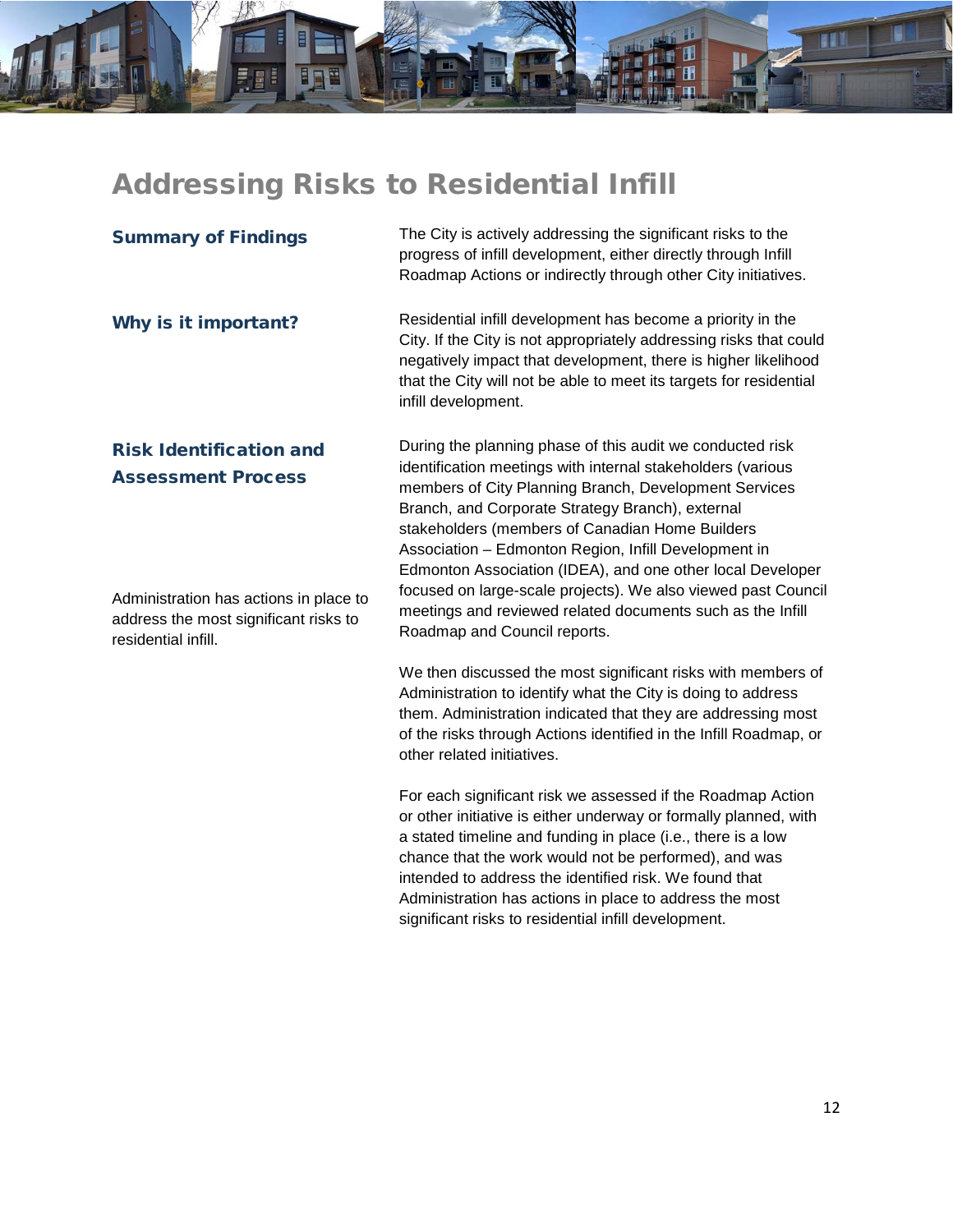| <b>Actions Addressing Significant Risks to Infill</b>                                                                                                 |                                                                                                                                                                                                                                                                                                                                                                                                                                                                                                                                                                                                                                                                                |  |
|-------------------------------------------------------------------------------------------------------------------------------------------------------|--------------------------------------------------------------------------------------------------------------------------------------------------------------------------------------------------------------------------------------------------------------------------------------------------------------------------------------------------------------------------------------------------------------------------------------------------------------------------------------------------------------------------------------------------------------------------------------------------------------------------------------------------------------------------------|--|
| <b>Risk</b>                                                                                                                                           | <b>Initiatives Underway or Planned</b>                                                                                                                                                                                                                                                                                                                                                                                                                                                                                                                                                                                                                                         |  |
| Development permit requirements<br>lead to large processing time<br>variances.<br>(Evaluated in greater detail in the<br>next section of the report.) | Roadmap Action 14 - improve consistency and timelines for infill<br>$\bullet$<br>development permit process.<br>Development Services Branch is working with IDEA on an accelerated<br>$\bullet$<br>permit program.<br>The Zoning Bylaw Renewal Project is intended to make the bylaw more<br>$\bullet$<br>user-friendly.                                                                                                                                                                                                                                                                                                                                                       |  |
| Infill has more regulations<br>compared to greenfield, which<br>could be seen as barriers to infill<br>development.                                   | Roadmap Actions 18-25 - the Actions in the Roadmap Rules section are<br>$\bullet$<br>designed to address this risk.<br>The Mature Neighbourhood Overlay is designed to protect existing<br>$\bullet$<br>neighbourhoods, even if it imposes additional regulations.                                                                                                                                                                                                                                                                                                                                                                                                             |  |
| Infill development is more<br>expensive than greenfield<br>development.                                                                               | Roadmap Action 6 - develop tools to improve housing affordability in all<br>$\bullet$<br>neighbourhoods. Will include considering incentives to achieve the intent.<br>Roadmap Action 10 - incentivize the development of fully accessible and<br>$\bullet$<br>seniors friendly laneway homes. Will consider the potential to offer grants<br>for garden or secondary suites.<br>Affordability is not just about low income, but also about overall<br>$\bullet$<br>affordability.<br>Land closer to core is naturally more expensive. Other Actions aimed at<br>٠<br>removing barriers to higher density development are expected to assist in<br>reducing the per-unit cost. |  |
| Citizens have concerns with infill<br>development.                                                                                                    | Roadmap Action 9 - better inform residents on how they can effectively<br>$\bullet$<br>participate in the planning process.<br>The Infill Liaison Team was launched in August 2016, as an ongoing<br>$\bullet$<br>resource, and includes roles of performing outreach and education, and<br>serving as a point of contact for infill questions.<br>The Infill Compliance Team was created in April 2016, and is responsible<br>٠<br>for responding to infill-related complaints.                                                                                                                                                                                               |  |
| Current infrastructure can't meet<br>requirements for higher density<br>infill, leading to costly upgrades.                                           | Roadmap Action 2 - review infrastructure capacity in Edmonton's older<br>$\bullet$<br>neighbourhoods and identify the infrastructure investments needed to<br>support infill. This is intended to be able to provide interested parties with<br>information in advance of a development application.<br>Roadmap Action 16 - develop an equitable, transparent and predictable<br>system to share the costs of infrastructure upgrades and renewal costs for<br>infill projects.                                                                                                                                                                                                |  |
| Medium density development is<br>difficult to achieve due to the need<br>to acquire adjacent lots.                                                    | Roadmap Action 7 - investigate available tools to address the challenges<br>$\bullet$<br>of infill land assembly and financing mixed use developments.<br>Based on discussion with Administration, this will most likely be more of a<br>$\bullet$<br>research and education project.<br>One potential option is to sell City-owned surplus land, however this is a<br>$\bullet$<br>limited resource and selling it for development must be done cautiously.                                                                                                                                                                                                                   |  |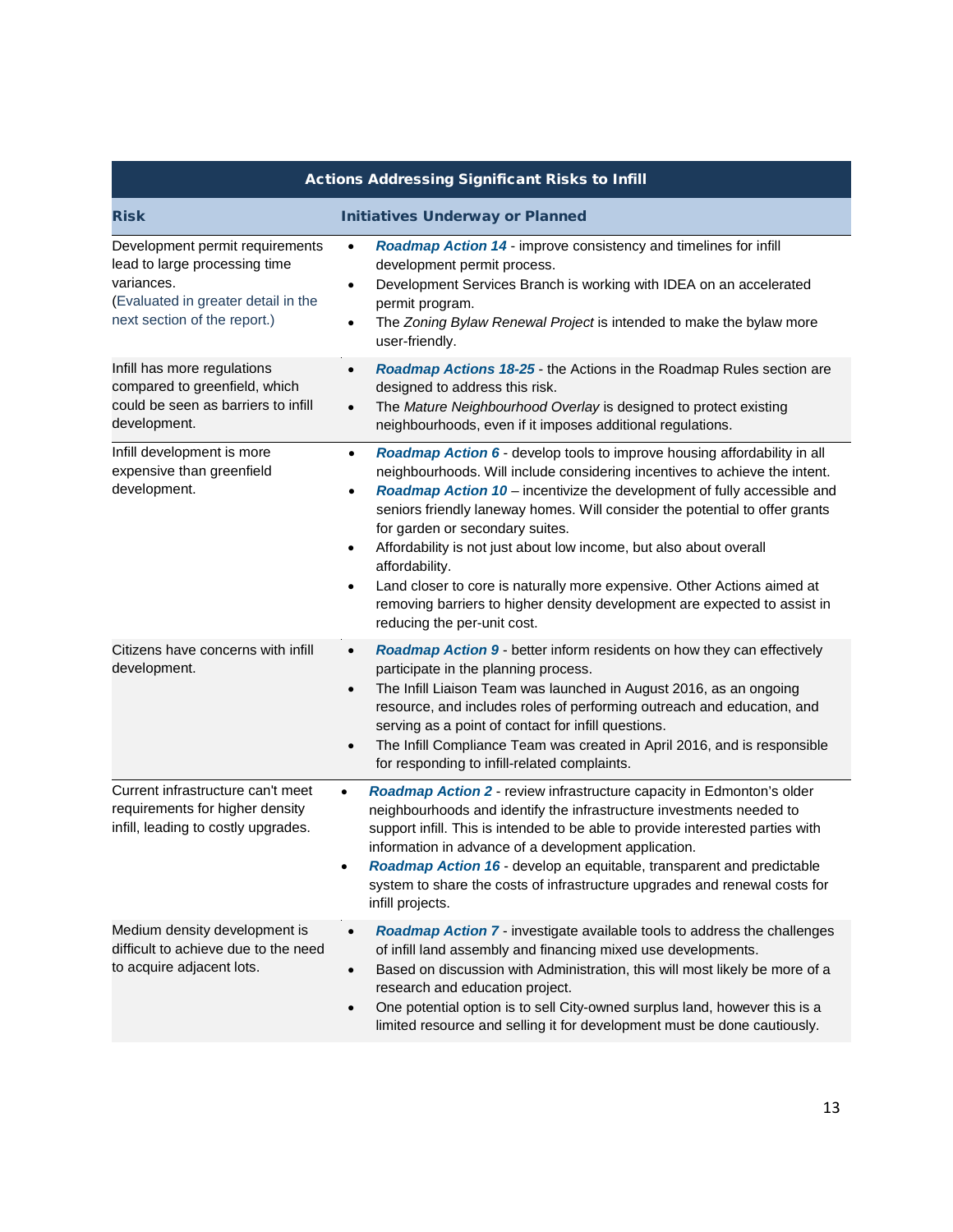# <span id="page-14-0"></span>Development Permit Review Timelines

m

Ē

| <b>Summary of Findings</b>                                     | The City has a number of initiatives underway that are<br>intended to improve infill-related development permit review<br>timelines and consistency. They need to ensure these<br>changes are made to meet their targets.                                                                                                                |
|----------------------------------------------------------------|------------------------------------------------------------------------------------------------------------------------------------------------------------------------------------------------------------------------------------------------------------------------------------------------------------------------------------------|
| Why is it important?                                           | As mentioned in the previous section, internal and external<br>stakeholders both mentioned the development permit review<br>process as one of the areas of greatest concern. Inconsistent<br>and long review timelines in the application process can lead<br>to frustrations for permit applicants, as well as added carrying<br>costs. |
|                                                                | External stakeholders noted that while the City has made<br>improvements in recent years, they believe more needs to be<br>done to make the application process quicker, and ensure<br>consistent timelines.                                                                                                                             |
|                                                                | Our work related to the development permit application<br>process for single detached residential houses, as<br>Development Services publicly reports review timelines for<br>this housing type.                                                                                                                                         |
| <b>Development Permit</b><br><b>Application Review Process</b> | Assignment - A development permit is assigned to a<br>development Officer for review once the developer makes a<br>development permit application and pays the related fees.                                                                                                                                                             |
|                                                                | Circulation - The Development Officer will do an initial check<br>for completeness and accuracy of the application, and<br>determine if it needs to be circulated for review by other City<br>groups such as Transportation or Addressing.                                                                                               |
|                                                                | Technical Review - The Development Officer performs a<br>detailed assessment of the application.<br>• No variances - If all parts of the application comply<br>with the Zoning Bylaw, it is deemed to be Class A (no<br>variances) and the Development Officer can approve<br>the permit.                                                |
|                                                                | Variances - If the Development Officer identifies parts<br>of the application that do not comply with the<br>requirements of the Mature Neighbourhood Overlay or<br>other parts of the Zoning Bylaw, the applicant will be                                                                                                               |

8 V I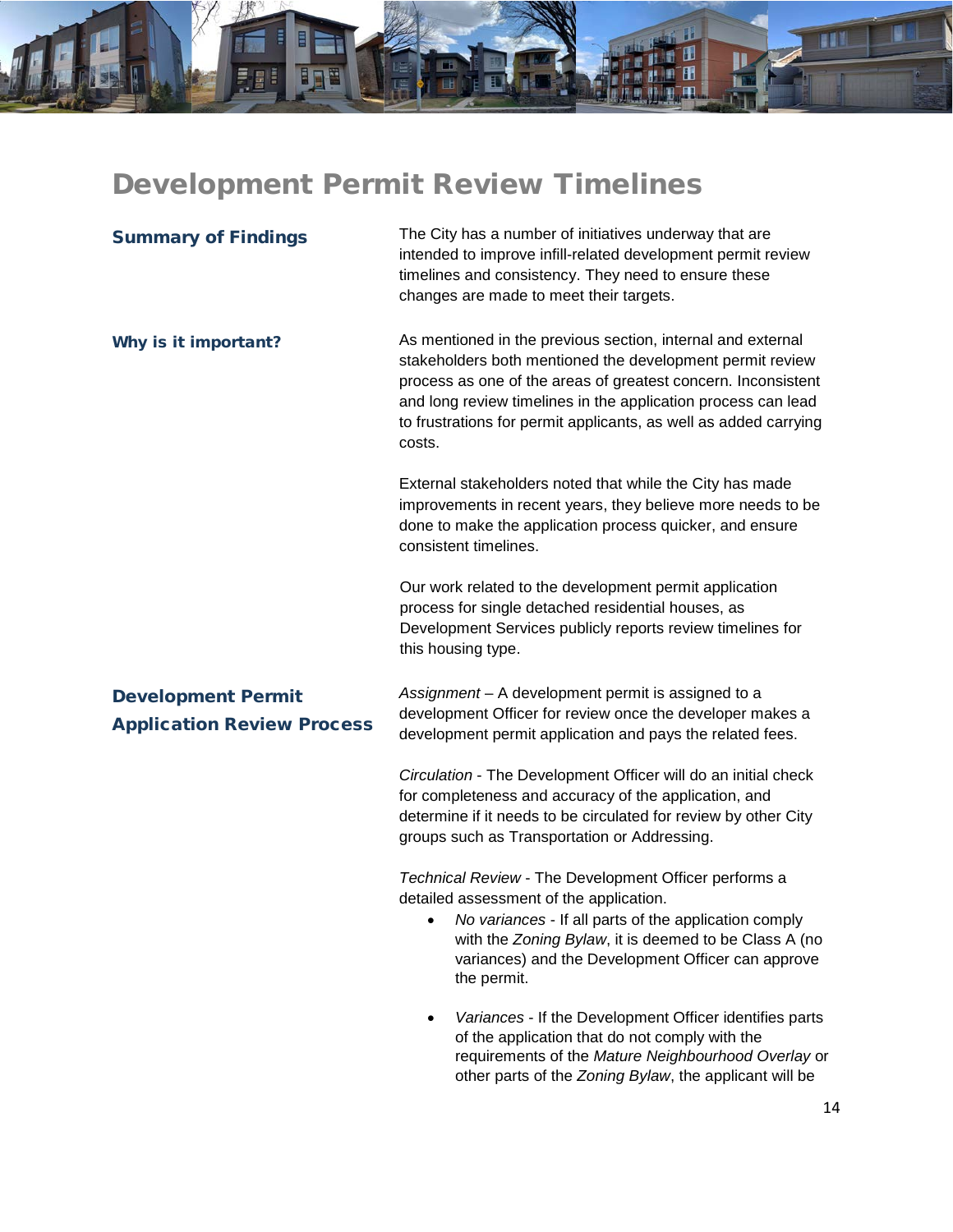given an opportunity to make changes or elect to proceed with a request for variances.

*Consultation* - Any applications that require a variance to the *Mature Neighbourhood Overlay* requirements trigger a consultation requirement where neighbouring property owners are notified of the application, and have 21 days to voice any concerns.

*Permit Decision -* After the consultation period has passed, the Development Officer makes a decision to approve the application with variances, or refuse it.

*Notification* - Approved Class B permits (those with variances to either the underlying zone requirements or the *Mature Neighbourhood Overlay*) then move into another 28 day notification period, including 7 days to allow for mail delivery, during which neighbours can appeal the permit approval. If the notification period passes without an appeal, the development permit is issued.

*Appeal* – Applicants can appeal refused Class B applications to the Subdivision and Development Appeal Board for resolution. The same goes for neighbours who wish to appeal an approved Class B permit.

# Common Areas of Delay in the Permit Review Process

*Unpaid fees* – Developers sometimes do not pay their application fees when they make their development permit application. The City will not begin reviewing the application until fees are received.

*Workloads* - Time required in the *Assignment*, *Circulation* or *Technical Review* segments of the process can vary with City staff workload, which can be impacted by staffing levels and by the number of applications being received. There can also be delays when an applicant is making changes to reduce any requests to variances.

*Requested variances* - Class B applications and approved Class B permits with requested variances to the *Mature Neighbourhood Overlay* can take an additional seven weeks to process due to the *Consultation* and *Notification* periods. These periods are mandated in the *Zoning Bylaw*.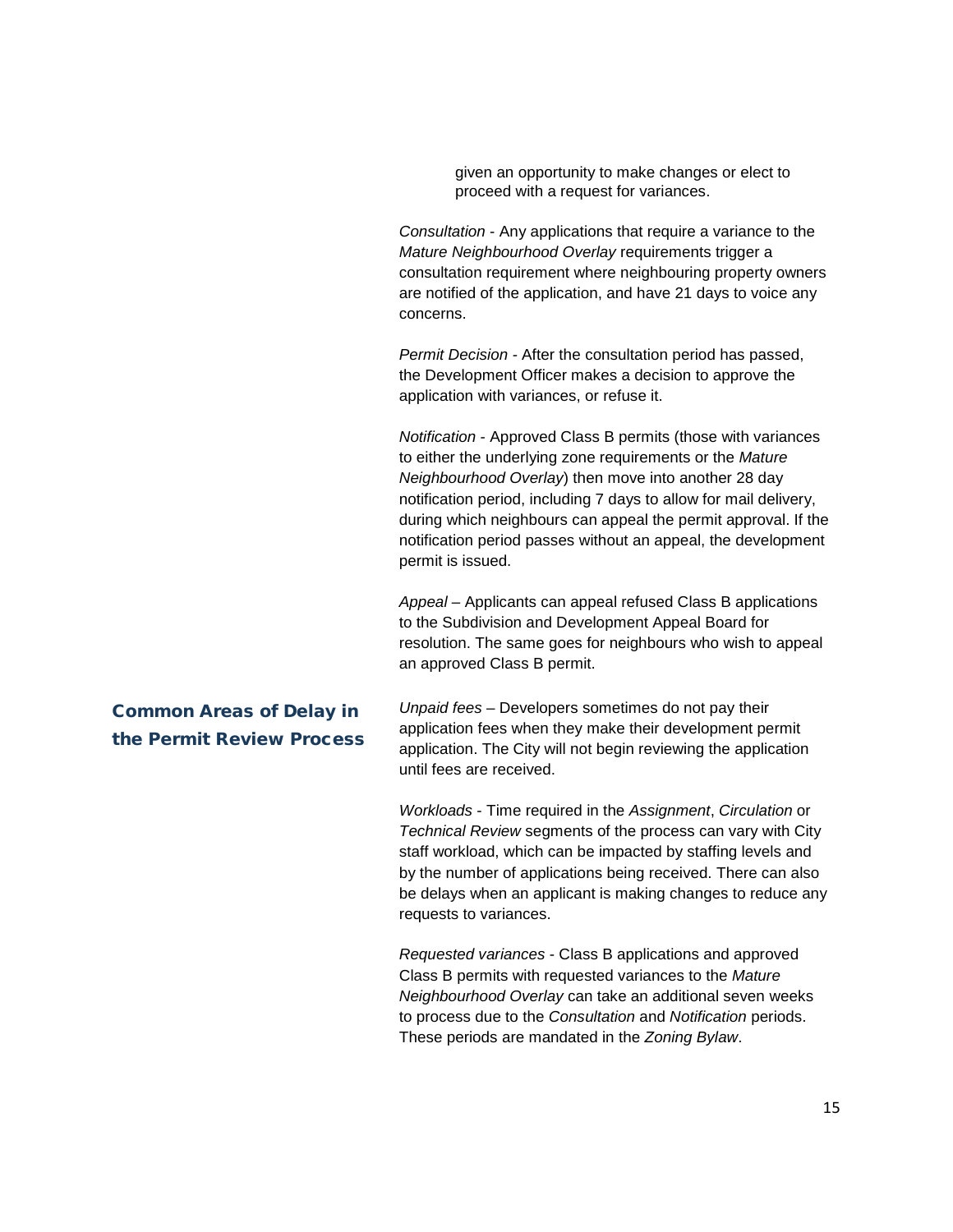# Performance Measurements

Development Services has set development permit review targets of 20 to 30 days for single detached infill houses (depending on the season).

As part of our review of development permit processing timelines, we looked at the current performance measure results that are reported by the Development Services Branch on a quarterly basis. The length of time to review a development permit application is one of the areas within the City's control, which can have an impact on infill development.

In 2018, the Branch began setting specific targets and publicly reporting on the length of time between when a single detached house development permit application is received (including fees paid) and when the Development Officer completes the *Technical Review*. The Branch did this to be transparent with stakeholders and give staff set timelines to work towards.

However, we identified concerns with the reliability and comparability of the measure. This includes:

- Results are not reliable The way the Branch is currently calculating the measure does not take into account all the applications it has received in the period. Therefore the results it reports on are not complete or accurate.
- Prior period data is not comparable The Branch frequently has to restate prior period results based on when it decided to include applications in the calculation of the measure. Therefore they are usually not comparable when they are first reported.

As we cannot rely on the measure results we are not including whether or not the Branch has met its review timeline targets for single detached infill houses.

# **Recommendation**

Ensure that public reporting of performance measures related to infill development permit processing is reliable and comparable.

# **Responsible party:**

Branch Manager, Development Services

**Accepted** by Management

# Recommendation 1

Quarterly Reporting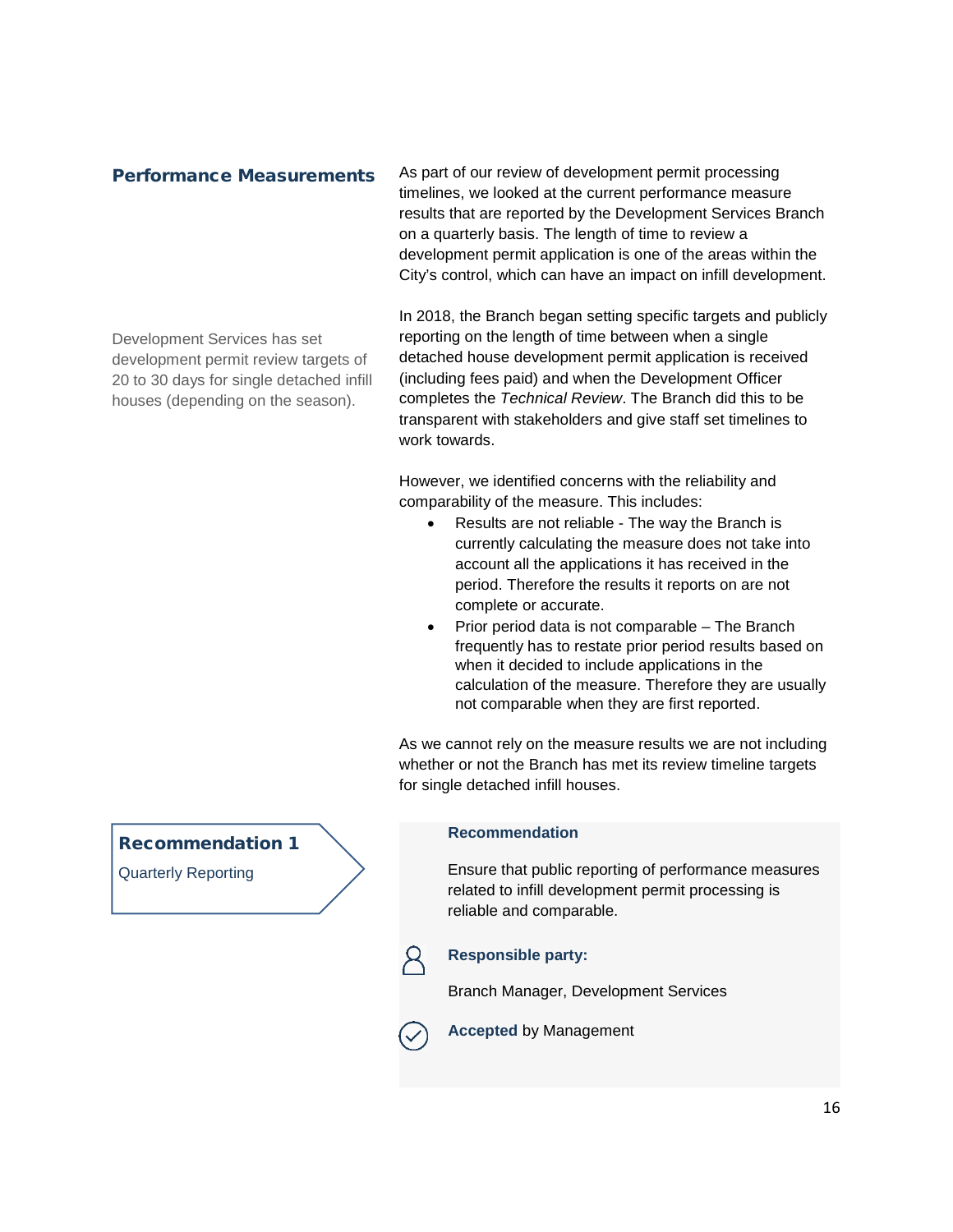### **Management Response**

Administration will clarify within the Quarterly Activity Report how the data is collected and reported to enhance the reliability and comparability of the data for the public. A further review of how infill related data is collected for the quarterly report will be undertaken to ensure that the correct data sets are being published in a way that is accurate and transparent. Administration will review the internal targets in order to ensure they are realistic, including assessing shared responsibility and accountability between industry and Administration in meeting established targets.



# **Implementation:**

September 30, 2019

Past Initiatives to Improve the Development Permit Review Timelines

The City can impact development permit review timelines through legislative or process changes, or through communication and engagement.

Some of the past initiatives the City has made, which should have an impact on permit review timelines include:



### **Legislative Changes**

The City uses *Zoning Bylaw* updates to clarify or relax requirements. Relaxing requirements leads to more applications being considered Class A (no variances to the *Zoning Bylaw*) and not having to go through the community *Consultation* or *Notification* periods that Class B (variances to the *Zoning Bylaw*) applications do.

The City performed a Mature Neighbourhood Overlay Review in 2017, which altered a number of the regulations within the *Zoning Bylaw*. According to one City report, this reduced the proportion of Class B single detached house permits (in 2017) from 33% to 8%.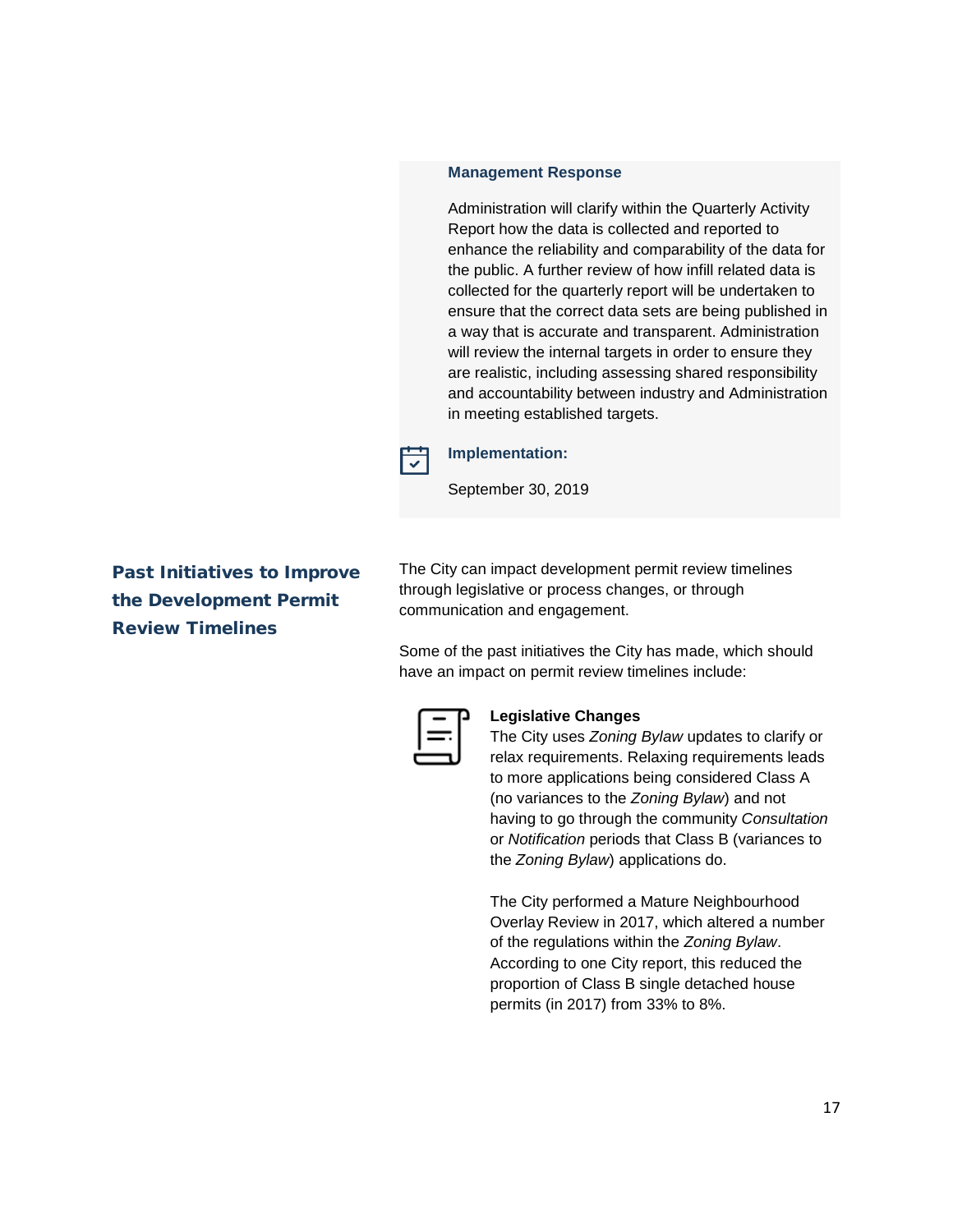

# **Process Changes**

There are more regulations in place for infill development compared to greenfield areas, and correspondingly more complex review requirements. The City has split the application review process into two corresponding streams, with more experienced Development Officers assigned to reviewing infill-related applications.



### **Communication and Engagement**

The City introduced pre-application consultation meetings for small-scale infill development proposals, providing applicants an opportunity to meet with a Development Officer and discuss areas of potential concern prior to actually submitting an application.

Upcoming Initiatives There are also a number of planned initiatives that are expected to have a positive impact on permit review timelines:



### **Legislative Changes**

The City is working on the Missing Middle (medium density residential zones and associated overlay) Zoning Review to identify changes to further encourage medium scale development.



### **Process Changes**

Development Services is currently working on an accelerated infill development permit application process for Class A (no variances to *Zoning Bylaw*) single detached and semi-detached applications, which should decrease permit processing time substantially for those applicants who are able to use this new process.

As well, the Urban Form Business Transformation Initiative includes work to improve how the City processes development permits.

It was noted by both internal and external stakeholders that more work needed to be done to improve the infill-related development permit review timelines.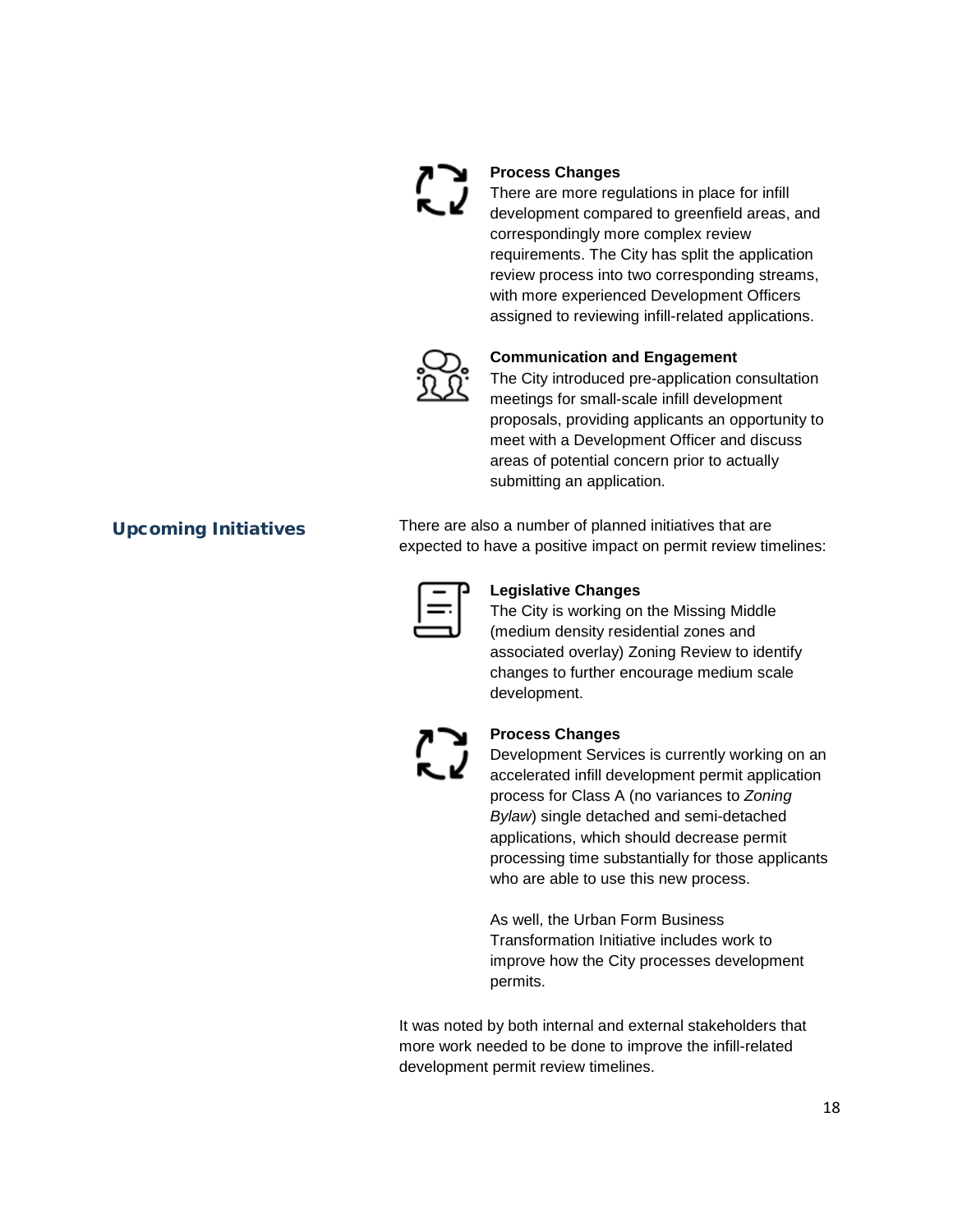# Recommendation 2

Development Permit Review

## **Recommendation**

Assess processes and requirements related to the review of infill-related development permit applications, and implement changes to improve review timelines.

### **Responsible party:**

Branch Manager, Development Services

**Accepted** by Management

### **Management Response**

Administration will continue to review and refine set internal targets for infill related development review timelines, supporting the advancement of Action 14 of Infill Roadmap 2018. Other actions include evaluating the assignment of work within development approval teams to ensure resources are available to review infillrelated development permit applications. As part of its 2019 work program, Administration is exploring a twoyear pilot project with industry which aims to provide an incentive to certain development permit applicants who demonstrate knowledge of infill regulations and best construction practices. The incentive would look to implement process changes to provide more certainty to infill-related development review timelines.



### **Implementation:**

March 31, 2020

**Zoning Bylaw Updates** During our review of *Zoning Bylaw* updates and through discussions with both internal and external stakeholders, we identified that during the past few years the frequency of updates have been significant.

> Bylaw changes can be proposed by members of the public, Administration or by City Council. The City generally makes changes to the bylaw to clarify or relax requirements. However, each change can have an adverse impact on the time requirements of applicants who are preparing to apply for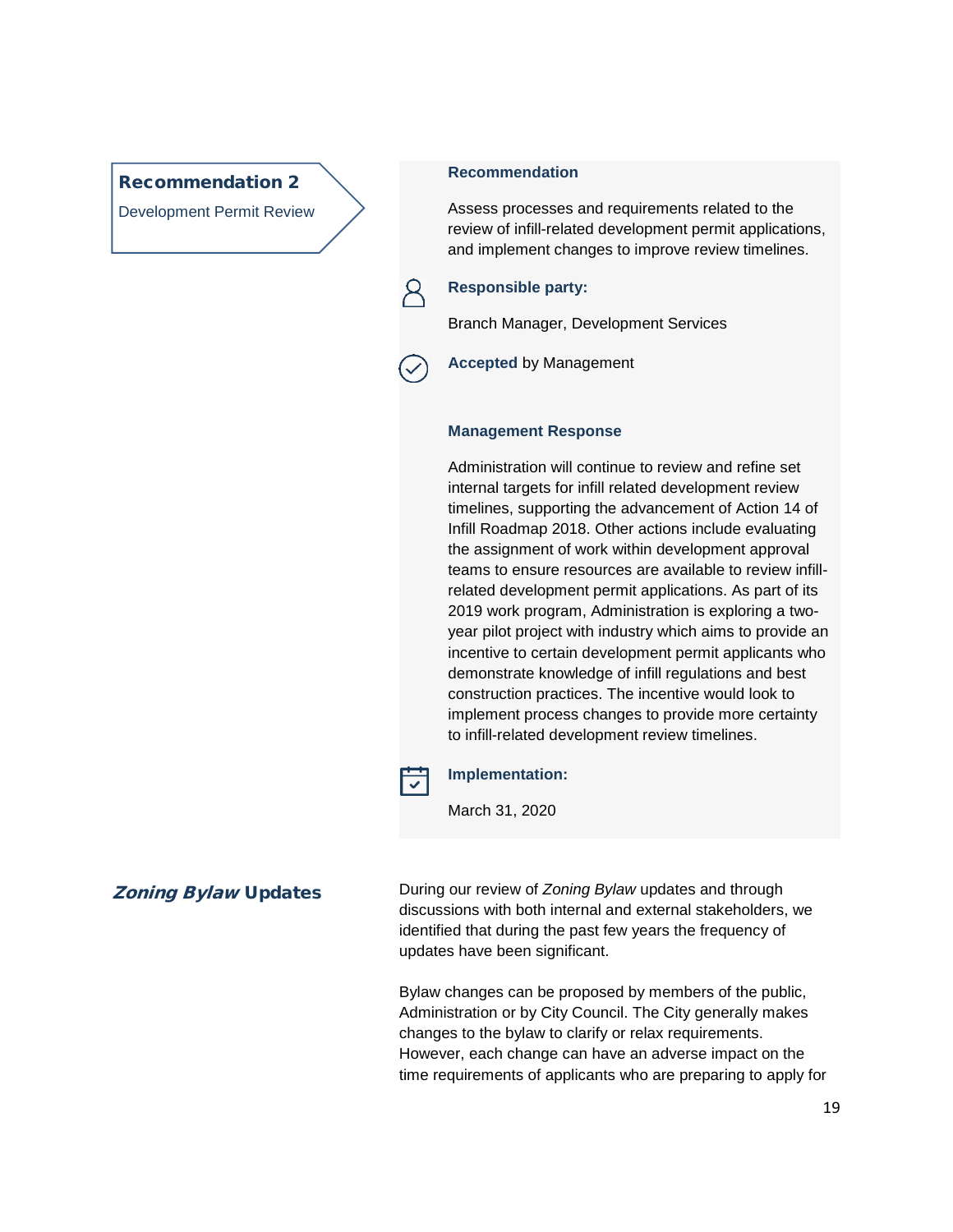a development permit or are having their permit reviewed when the change is effective. This is because they may need to make adjustments to their applications to reflect the updated bylaw. Changes also have an impact on the Development Officers who are reviewing the applications, as they are required to assess applications in accordance with the *Zoning Bylaw* in effect at that time. When multiple changes are made within a short timeframe, the impact can have a compounding effect.

There were 199 text amendments to the *Zoning Bylaw*  between 2009 and 2018, some of which would have directly related to residential infill development. There were 65 amendments made in 2017/2018 alone, and approximately 17 of those amendments could have impacted residential infill.

One idea that was raised by Administration was in cases where the changes are not time-sensitive in nature, potentially "saving" the proposed amendments and implementing them once or twice per year. Reducing the frequency of *Zoning Bylaw* changes will help reduce the negative impacts to permit applicants and Development Officers.

### **Recommendation**

Develop and implement a strategy to reduce the frequency of *Zoning Bylaw* updates.

### **Responsible party:**

Branch Manager, Development Services



**Accepted** by Management

### **Management Response**

Starting in 2019 and running through 2022, Administration plans to address the impacts of incremental and reactive Zoning Bylaw changes through focus on the more comprehensive Zoning Bylaw Renewal project. This project will review all the rules that regulate development in Edmonton and is intended to rethink how regulations can be more

# Recommendation 3

*Zoning Bylaw* Updates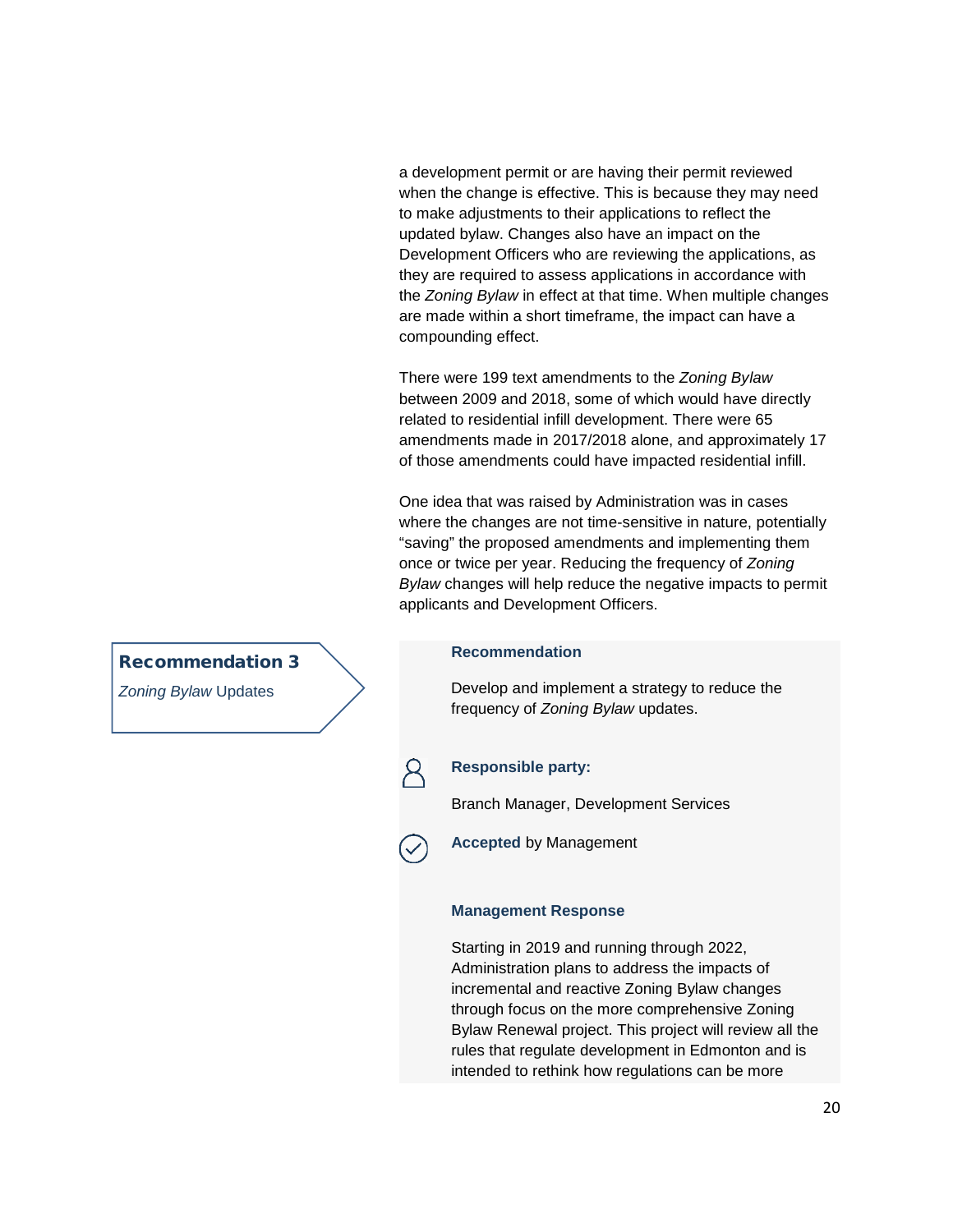efficient, effective, and adaptable over time to reduce the frequency of subsequent amendments.

To be able to focus on this comprehensive work, Administration has already started to reduce the number of self-initiated Zoning Bylaw amendments. Amendments may still be requested through motion of Council and the annual omnibus. Where infill-related amendments are brought forward, Administration will seek to combine multiple issues together to reduce the frequency of Zoning Bylaw amendments.



# **Implementation:**

December 31, 2020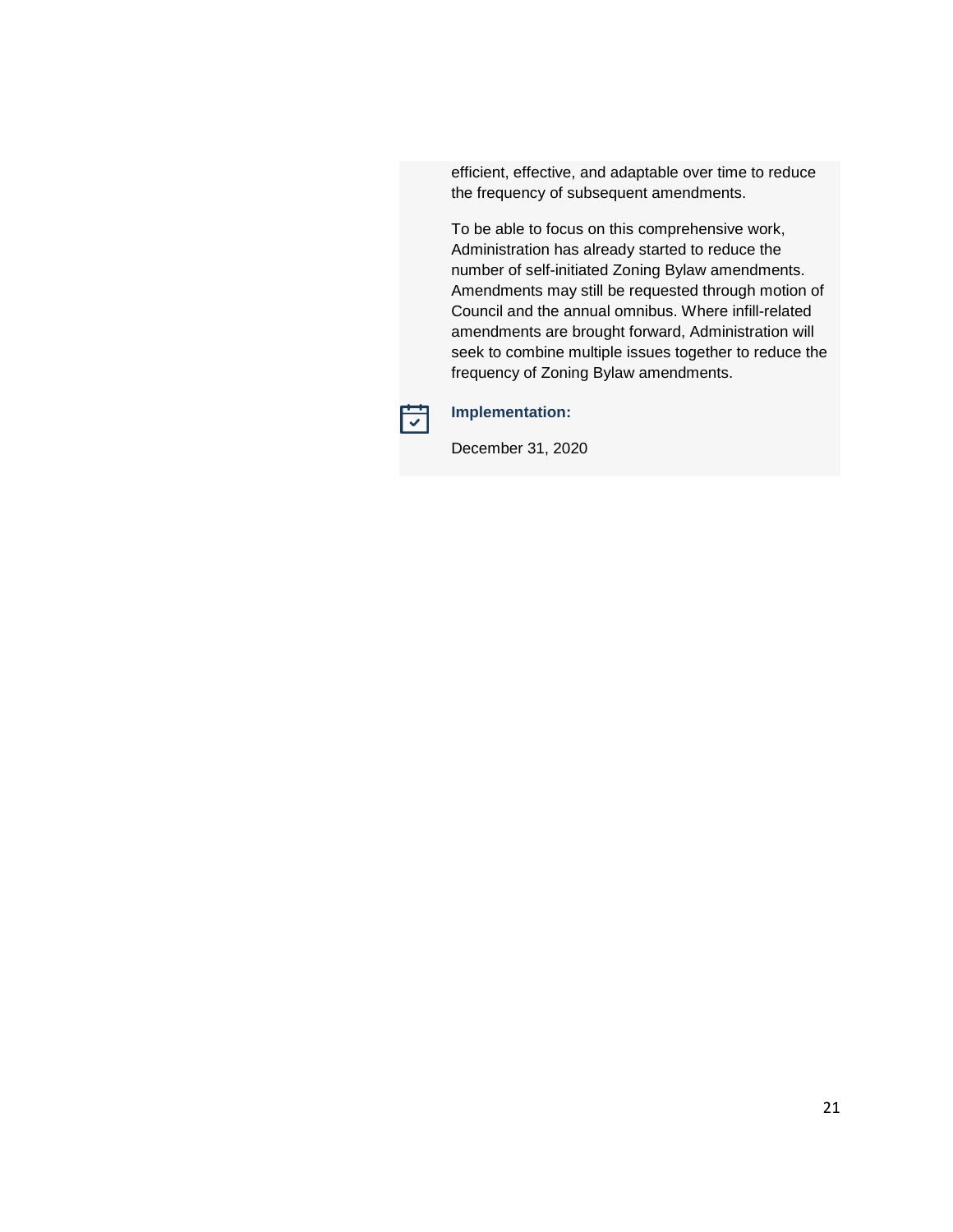

# <span id="page-22-0"></span>Infill Results

Summary of Findings The City met its target of 25% of net new residential units being developed within mature neighbourhoods and downtown in 2018.

> Part of meeting this target likely related to legislation and process changes, and communication and engagement efforts over the past ten years; however, the factors outside of City control that impact the level of infill development would also have had an impact on those results.

# Factors in City Control that can Impact Residential Infill

Legislative changes, process changes, and communication and engagement can have a direct impact on the overall level of residential infill development.

# **Legislative Changes**

- **Allowing lot splitting (2013) and reducing lot size requirements (2015)** – saw the number of lot splits for single detached housing grow from 22 in 2013, to 104 in 2015, to 214 in 2018.
- **Reduced location restrictions on garage suites (2015)** – led to a 96% increase in the number of building permits issued in the following year.
- **Expanding opportunities for Secondary Suites (2018)** – created the conditions for additional units by allowing secondary suites in more instances.
- **Allowing semi-detached and duplex housing in RF1 and RF2 zones (2018)** – this change is expected to lead to a considerable increase in the number of building permits for this category.

## **Process Changes**

• Established the **Infill Compliance Team** in 2016, to perform proactive inspections and respond to infill complaints. The Infill Compliance Team performed 1,654 inspections in 2017, and 2,320 inspections in 2018.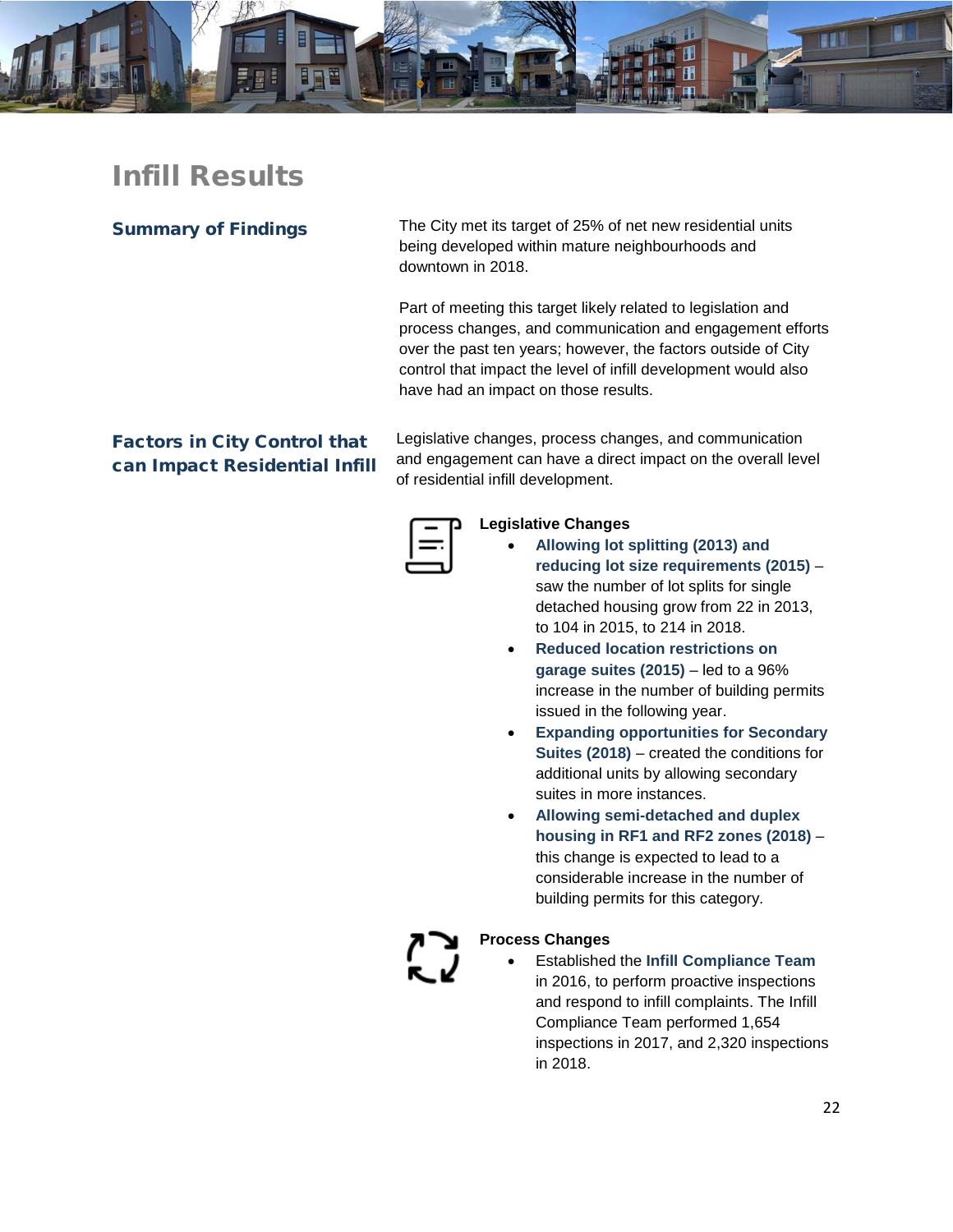

# **Communication and Engagement**

- Creation of a dedicated **Residential Infill Website and the Infill Liaison Team** in 2016 have provided additional sources of information for citizens concerned with infill development, as well as for those interested in going through the process of development. An average of 15,800 unique users per year have viewed the website.
- **Consultation** is performed with stakeholders in advance of significant changes, such as in the development of the Infill Roadmap or the Zoning Bylaw Renewal.

Factors outside of City Control that can Impact Residential Infill

While there are things that the City is able to do in order to encourage residential infill development, there are also a number of factors outside of the City's control, that can affect residential infill.

Development costs, population and migration trends, the overall real estate market and access to capital (for both developers and potential purchasers) can significantly alter the level of residential development.

Each of these factors can work for or against the level and housing mix of residential infill development.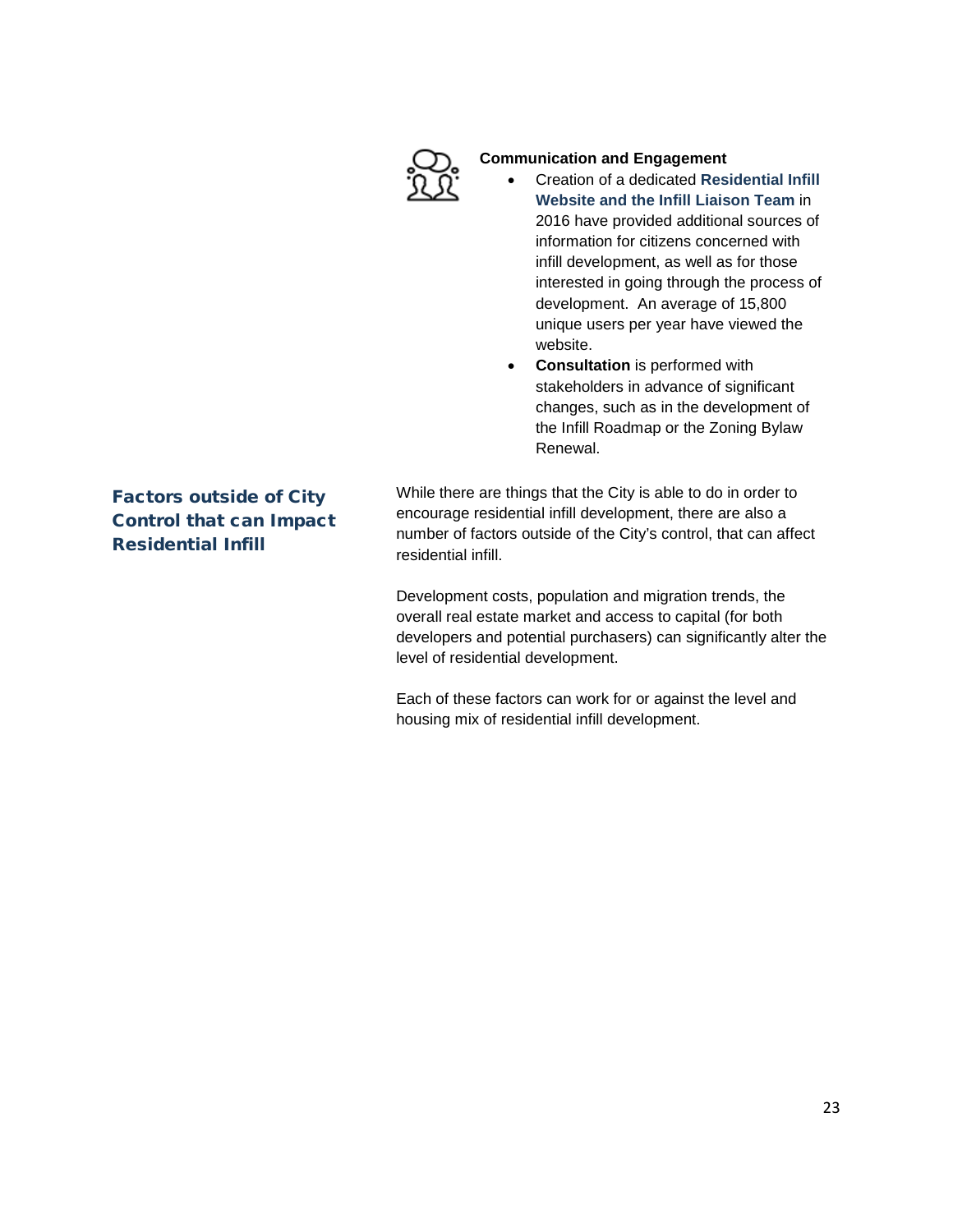# 2009 to 2018 Infill Results – Mature and Downtown Neighbourhoods

The City had a target to realize **25%** of City-wide net new housing units **in mature and downtown neighbourhoods** in 2018. Approximately 15,000 net new units were built in this timeframe.



While individual years' results have varied over the past decade, the overall trend has been upward and the target was met in 2018.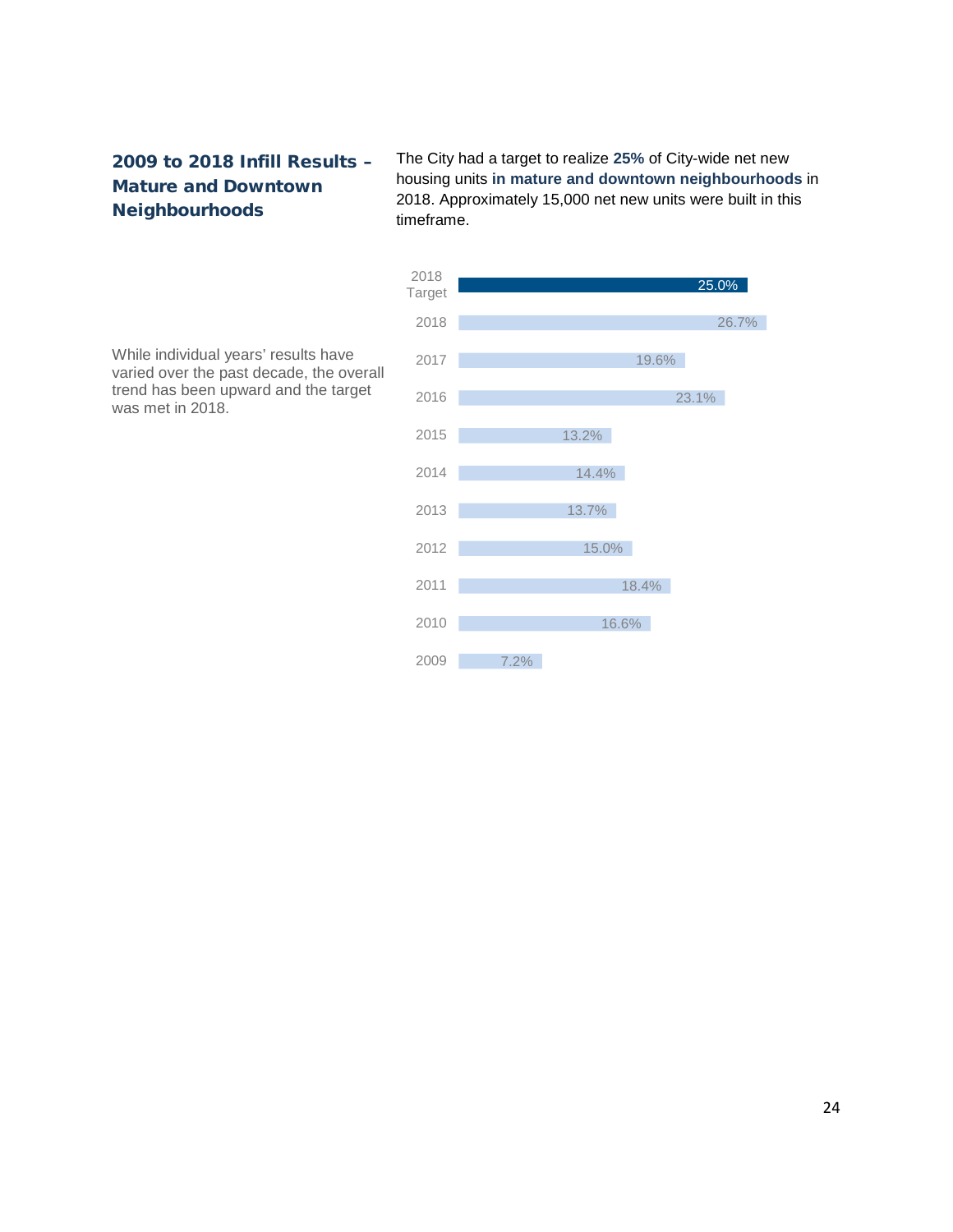2018 Housing Mix The mix of infill development can fluctuate from year to year depending on a number of factors. In 2018, the City issued infill-related building permits for the following number of units:



Definition of Infill – Include Established Neighbourhoods?

When infill development started to become more of a priority for the City in the late-2000's, there was an understanding of the need to preserve the character of mature and downtown neighbourhoods. Mature neighbourhoods are those built in 1970 or earlier.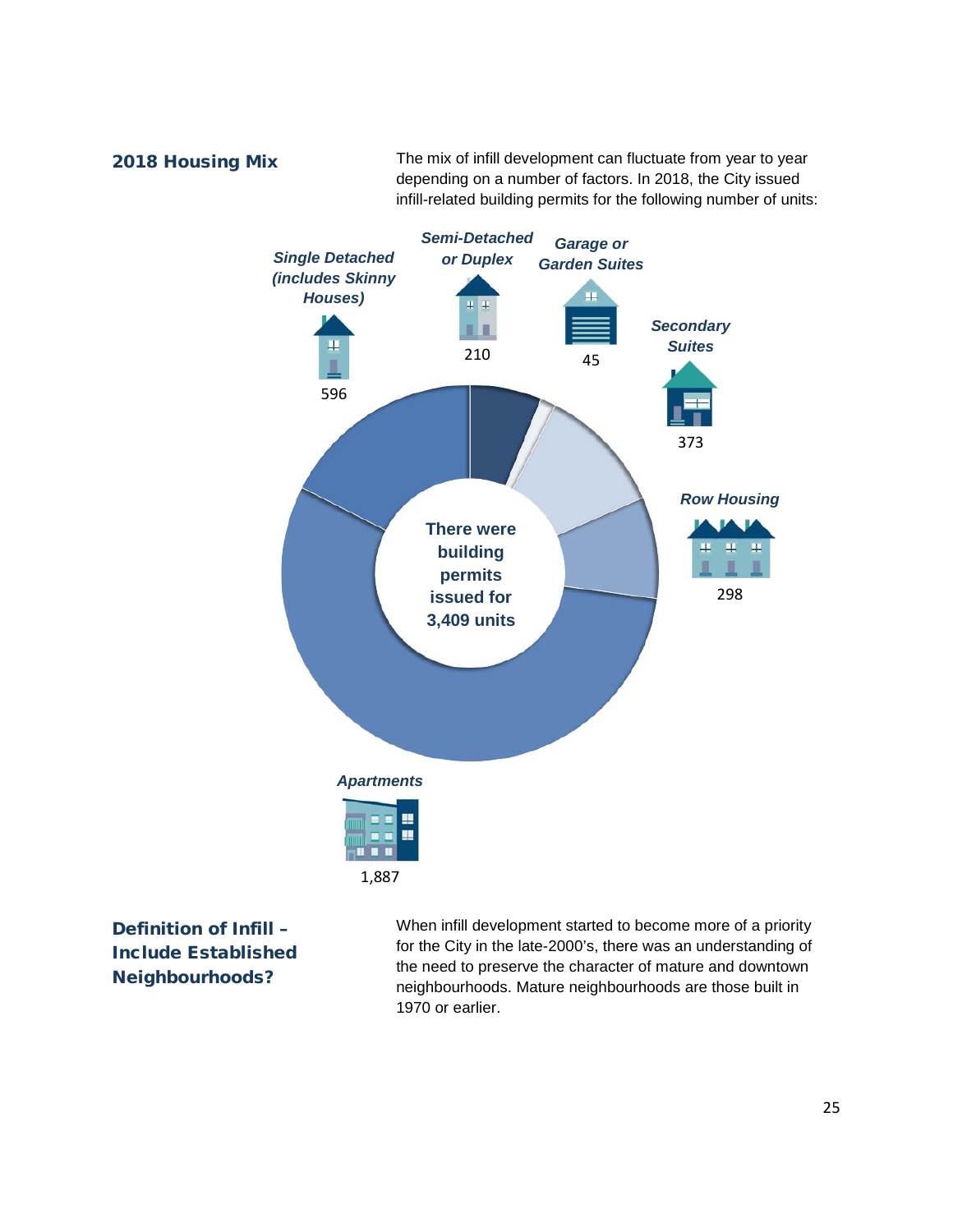Correspondingly, there was an emphasis on mature and downtown neighborhoods in both the focus on the *Mature Neighbourhood Overlay* and in target-setting for residential infill. The City's *Residential Infill Guidelines* also relate explicitly to development within the *Mature Neighbourhood Overlay*.

Over time, however, discussion around infill development began to frequently include work performed in established neighbourhoods. Established neighbourhoods are those built between 1971 and 1995.

The Infill Roadmap, reporting by the City's Growth Analysis group, and Development Services' tracking of timelines for single detached house development permit applications, each use a definition of infill that includes established neighbourhoods.

The inclusion of established neighbourhoods, within the context of residential infill development, fits with the Council expectations of making better use of existing infrastructure and services, and increasing density.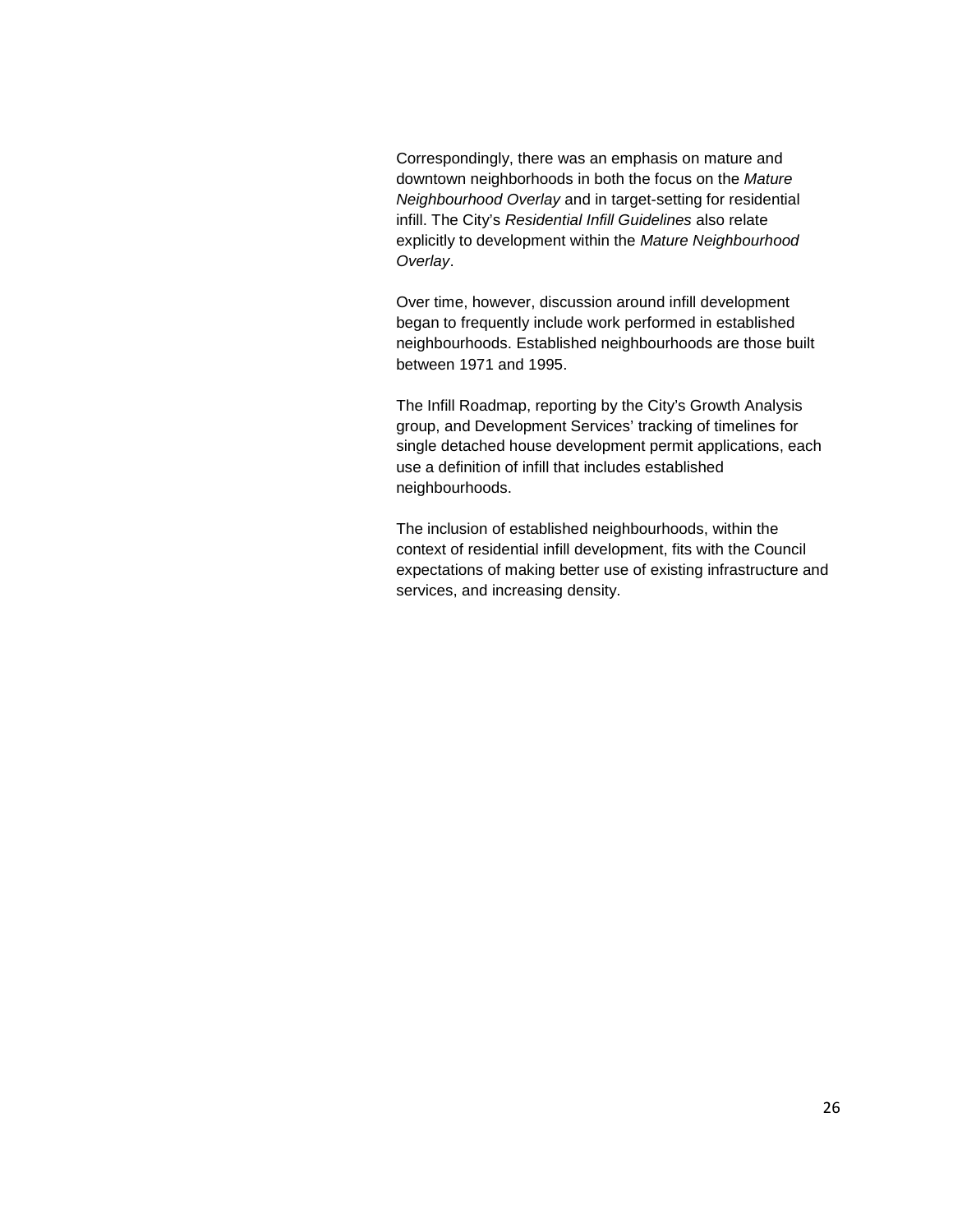# 2009 to 2018 Infill Results – Mature, Downtown and Established Neighbourhoods

Given the evolving view of whether or not residential infill includes established neighbourhoods, we re-performed the % of net new units calculation, including established neighbourhoods. Doing this increases the total number of net new housing units created by residential infill from 15,000 to 19,000



Including established neighbourhoods in the calculation of City-wide net new units adds a further 1.3% to 9.6% per year to the results.

> The concept of "what infill is" has evolved over time, but even the current usage isn't always applied consistently. The recently released *Corporate Business Plan 2019-2022*, makes reference to Evolving Infill 2.0 as focusing on "neighbourhoods that were generally completed before 1970", or mature neighbourhoods.

The City has not made changes to standardize usage of the term "infill" throughout the City, and this inconsistency could potentially lead to confusion.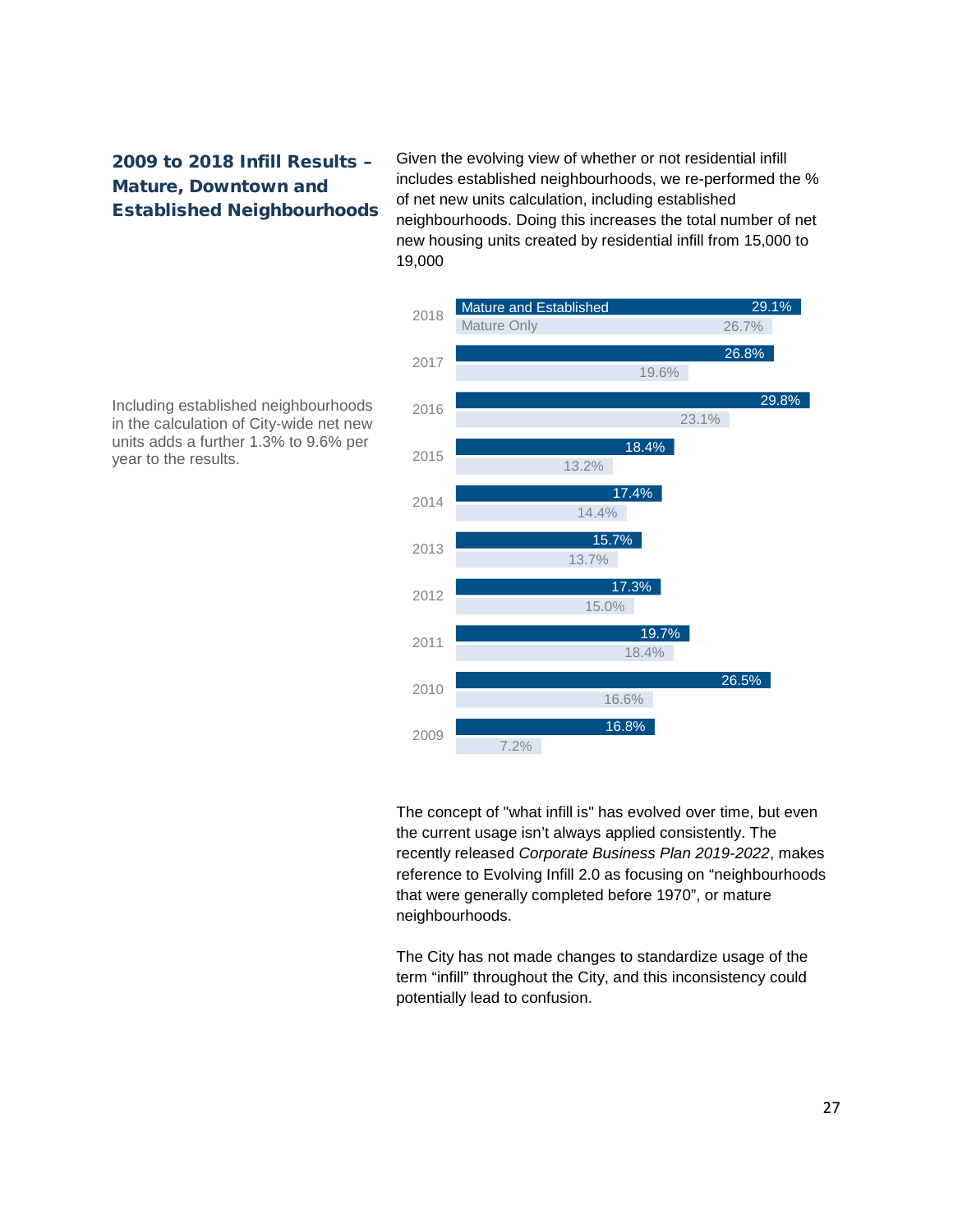# Recommendation 4

Use of the term "infill"

# **Recommendation**

Standardize the definition and use of the term "infill", specifically as to whether or not it includes established neighbourhoods, and ensure it is used and reported on consistently.

# **Responsible party:**

Chief Planner, City Planning

**Accepted** by Management

## **Management Response**

The definition of infill was initially established and formalized through The Way We Grow, and was connected to the neighbourhood classification system. As policies, programs and service provision has been developed, the term infill has been applied in different contexts. The City Plan, currently being developed and set for adoption in 2020, will revisit infill policy and establish a new understanding of what infill is. This new understanding may impact how the City delivers existing infill related services, or how those services are communicated or branded, and will occur after The City Plan is adopted.



## **Implementation:**

December 31, 2020